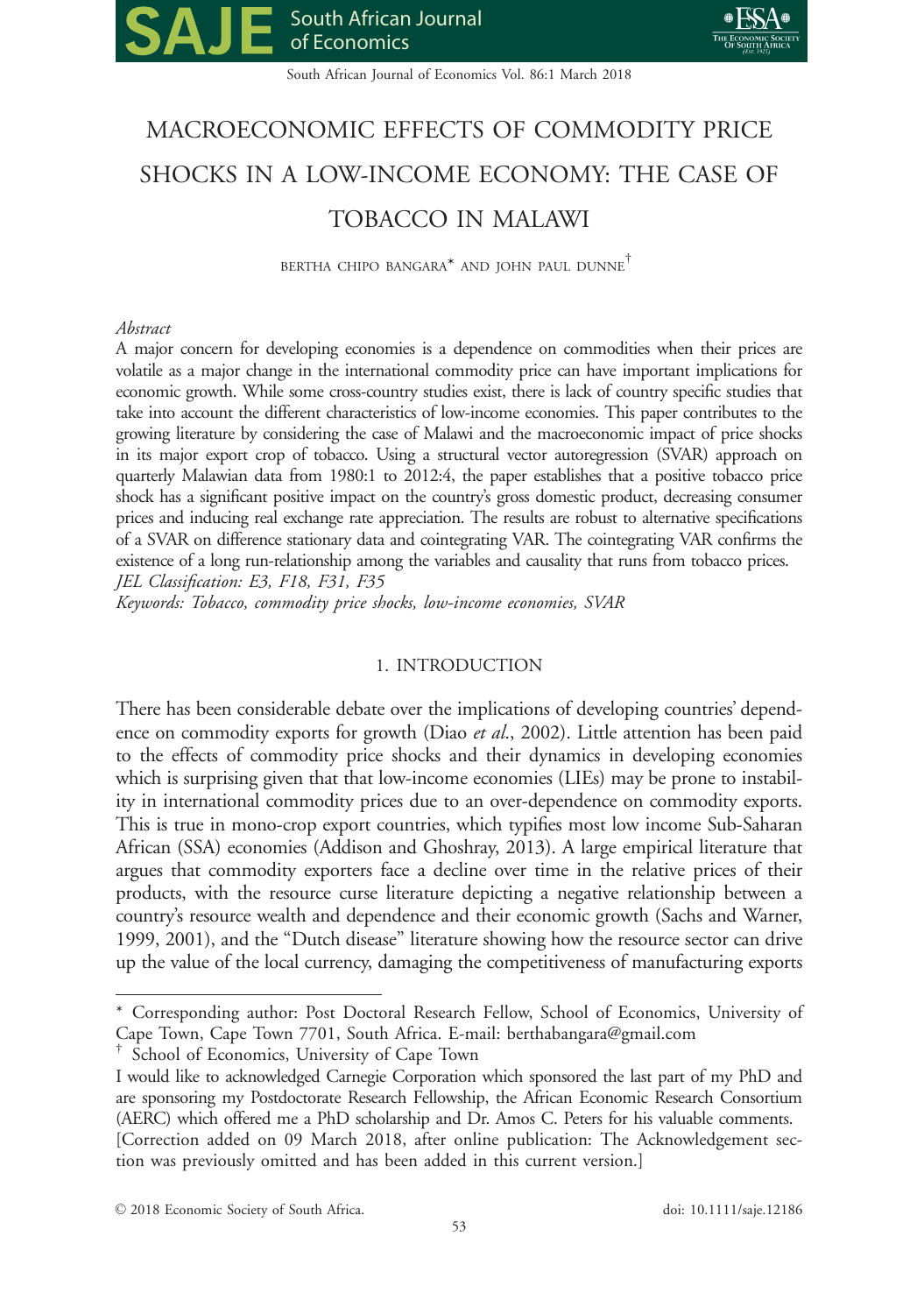(Adam and Bevan, 2003; Fielding and Gibson, 2012; Linklater, 2013). These findings suggest that commodity price shocks might be used as an early signal for potential instability in the macro-economy that might need immediate intervention. For example, the oil price shocks of 1973–1974 and 1979–1980 were visible events that preceded the turmoil in various markets in both developed and developing economies, with shocks were followed by worldwide recessions. The coincidental timing of the shocks and macroeconomic disturbances were too close to ignore a possible causal link (Jones and Leiby, 1996). Moreover, the 1986 Organisation of Petroleum Exporting Countries (OPEC) members' disagreements and the Iraqi invasion of Kuwait led to collapses in the price of oil and economic recession, which was preceded by a 9% reduction in world oil production due to uncertainty in the oil markets (Hamilton, 2005, 2009; Kilian, 2005; Kilian and Park, 2009).

Most of the existing literature on commodity price shocks focuses on the effects of commodity prices when explaining business cycles of high-income economies (Hamilton, 2005, 2009; Kilian, 2005; Kilian and Park, 2009; Iwayemi and Fowowe, 2011). Those studies that do focus on developing economies are based on cross country datasets, especially on resource curse and Dutch disease issues. Despite the fact that cross country studies fail to address problems of heterogeneity within and between countries, there are only a few case studies of small open economies (Sachs and Warner, 1999, 2001). There is a clear need to incorporate the characteristics of LIEs in macroeconomic models to forecast properly the effects of commodity price fluctuations. Factors such as the structure of the economy, the effectiveness of the domestic policy-making process and the ease in handling price fluctuations have a greater impact on the responses of macroeconomic variables to price shocks and need to be taken into account (Deaton and Miller, 1996; Kose and Riezman, 2001).

This paper contributes to the literature by providing a case study of a developing economy and LIE of Malawi and investigating the interaction of positive tobacco price shocks with selected macroeconomic variables and determining their effects on the economy. This entails the identification of selected policy options that channel the effects of tobacco price shocks in the economy.

The remainder of the paper is organised as follows: Section 2 briefly discusses the importance of tobacco crops and their production and marketing in Malawi, and reviews the related literature on the future of tobacco production in Malawi. Section 3 reviews the empirical literature on commodity price shocks, followed by a discussion of the chosen theoretical model. The estimation, identification and data issues are presented in section 4, with section 5 providing the estimation, inferences and model results, and finally section 6 presenting the conclusion.

## 2. TOBACCO PRODUCTION IN MALAWI

The commercial cultivation of tobacco in Malawi dates back to the 1890s, and by the 1920s, the crop had assumed a significant position in the economy (FAO, 2003b). The expansion and contractions of tobacco production remained a major aspect of the colonial economy. In 1964, soon after Malawi's independence, the Malawian President established the Agricultural Development and Marketing Corporation (ADMARC) to prioritise the development of estate growing of Burley leaf tobacco when production was shifting globally from the developed to the developing countries (ibid). Tobacco then took on a more central role in the country's political economy (FAO, 2003a,b). In the 1970s, the international tobacco manufacturing companies identified Malawi as a possible ally in the fight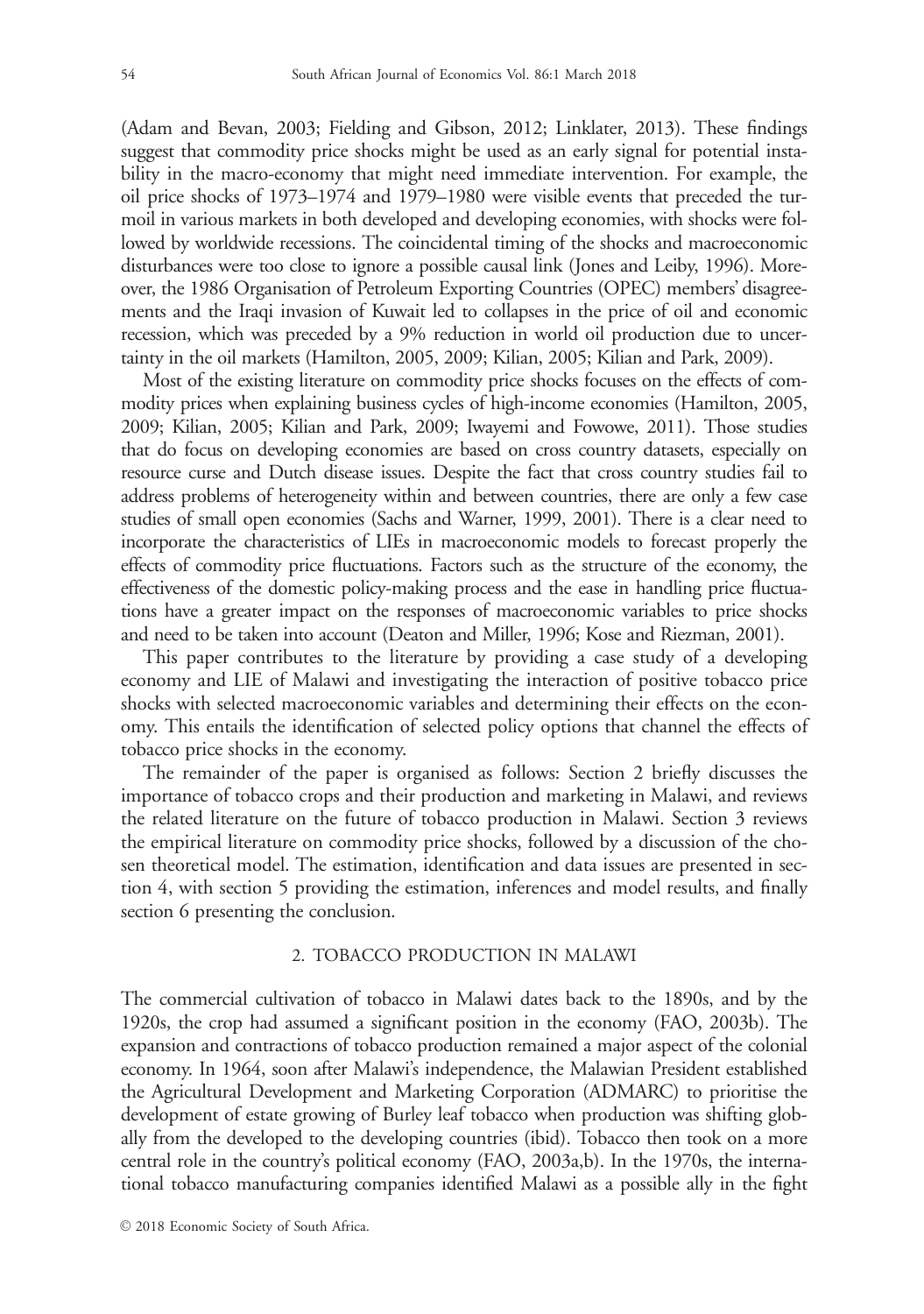

Source: Malawi 2004 social accounting matrix (Benin et al. 2008).

#### Figure 1. Sources of foreign exchange and export earnings by sector

against tobacco control, and this decision shaped the economy of Malawi forever. This is because it prompted the government to enact the Special Crops Act in 1972 and limit the production of tobacco, sugarcane and tea to estate production (Harashima, 2008).

With the rapid expansion of the industry in the 1970s and 1980s, tobacco became the country's primary source of wealth, political patronage, (non-governmental) employment, and foreign exchange earnings (FAO, 2003b). The Farmers Market Board which was later named the ADMARC was formed to fix domestic prices in relation to fluctuating global prices. In addition, the Special Crops Act (1964) prevented smallholder farmers from cultivating the higher value burley and flue-cured varieties of tobacco and the system of production controls remained firmly in place through the 1970s and 1980s (Tobacco Atlas, 2014). The Act, together with a system of production quotas served to restrict production and as a primary means of allocating opportunities and distributing income and wealth in the country (FAO, 2003a,b). This has made tobacco difficult to replace as a crop and its importance cannot be over-emphasised in the current economic conditions as it remains the country's main cash crop (FAO, 2003b).

As shown in Fig. 1, tobacco exports account for approximately 50% of the country's foreign exchange earnings in 2004, a figure which increased to over 65% by 2010. This means tobacco contributes about 50% in the export basket and 40% of gross domestic product (GDP), followed by tea, sugar and cotton, which, when combined, contribute about 20% of the nation's exports (Davies, 2003). Malawi's Burley tobacco constitutes nearly 20% of the total world's Burley tobacco and comprises 70% of total tobacco exports for Malawi, with the remaining 30% coming from Flue-Cured and Virginia types of tobacco (FAO, 2003b).

The country faces a dilemma because, while tobacco prices are declining, Malawi relies heavily on tobacco export earnings, making it more vulnerable to external shocks. Unlike in China, where almost all of the tobacco produced is consumed domestically, the domestic market does not provide a market for the tobacco produced in Malawi (Tobacco Atlas, 2014).

#### 3. MODELLING SHOCKS

In considering economic shocks, the existing literature distinguishes disturbances that have a permanent effect on output as "supply" disturbances, while those that have a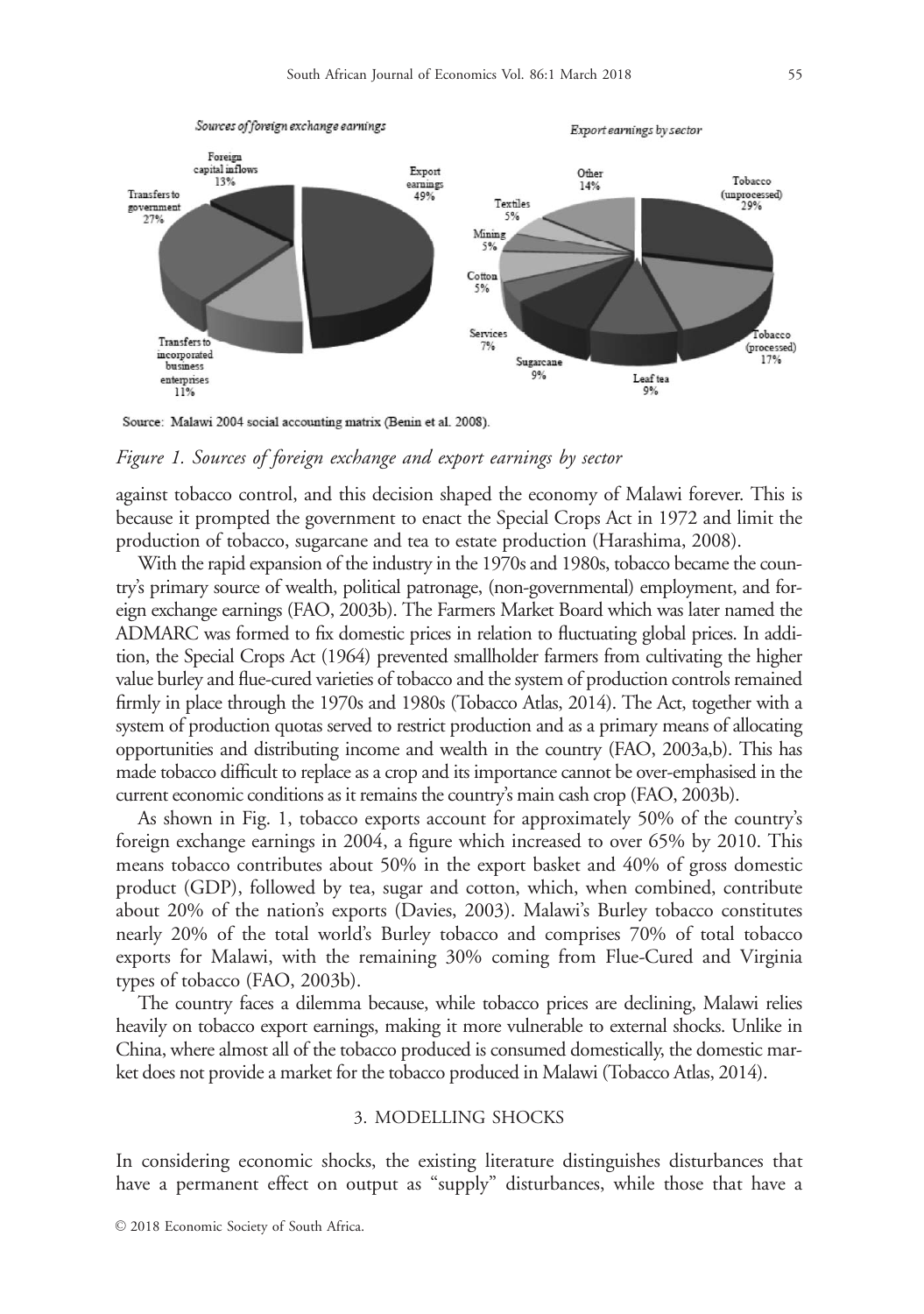temporary effect are termed "demand" effects, with Blanchard and Quah (1988) arguing that supply disturbances increase steadily, causing the slow return of variables to their original value over time, while demand disturbances have a hump-shaped-mirror image effect on output. This approach has been adopted empirically by Kilian (2014), Shah and Yuanyuan (2012), Kilian and Park (2009) and Tatom (1987) among others. Ball and Mankiw (1992) proposed the theory of supply shocks, or shifts in the short-run Phillips curve based on short-run relative price changes and frictions in nominal price adjustment. Thus, large shocks entail costly price adjustments that firms have to make but not small shocks. Since it is more controversial to define determinants of changes of inflation in the short-run, this study walks in the footsteps of many 1970s economists who emphasised the role of "supply" or "price" shocks (see Ball and Mankiw, 1992). More recently, Fernandez (2014) used an aggregate demand (AD) and aggregate supply (AS) model, with price shocks categorised by demand and supply-side factors, and summarises the demand side factors as increasing wealth in developing economies, bio-fuel production and financialisation of commodities which result in market speculations and macroeconomic cycles.

Following Fernandez (2014) this paper uses the AD-AS framework to identify tobacco price shocks. We assume that tobacco price shocks are short term effects and model commodity prices as productivity shocks to AS. We assume that the AS function may shift in response to a shock in the prices of the commodity, where the shock is allowed to affect the AS directly. It is through this mechanism that commodity price shocks affect output. Using a Structural vector autoregression (SVAR) model, a structural specification of the model is defined as  $1$ 

$$
AD(y, cp, \varepsilon) \tag{1}
$$

$$
AS(y, cp, \theta) \tag{2}
$$

where  $AD$  is the aggregate demand function and  $AS$  is the aggregate supply function and y is the real GDP,  $c\phi$  is consumer prices,  $\theta$  is productivity and  $\varepsilon$  is the real exchange rate. Equation (1) states that AD is a function of output, consumer prices, and the real exchange rate. Note that productivity here is only allowed to affect AS.<sup>2</sup> Consumer prices react to a positive productivity shock by declining and a positive productivity shock that increases output increases the level of money supply in the economy raises interest rates and so appreciates the real exchange rate. This leads to the hypothesis that a higher international price for tobacco should be associated with higher output, low consumer prices, and a higher price of domestic currency relative to a foreign currency (a real appreciation of the exchange rate). The productivity shock is thus referred to as the international tobacco price shock impacting on the AS function which follows Kilian (2014), Shah and Yuanyuan (2012), Kilian and Park (2009), and Tatom (1987).

 $1$  Our purpose is not to develop a perfect structural model but to investigate how tobacco price shocks affect output, consumer prices and real exchange rate and estimate the appropriate channels to carry out this objective.

<sup>&</sup>lt;sup>2</sup> This implies that when  $\theta > 0$ ; a higher level of productivity may imply higher AS and therefore a shift on the AS function to the right and a downward move along the AD functionsee Blanchard and Quah (1988:657) for further clarifications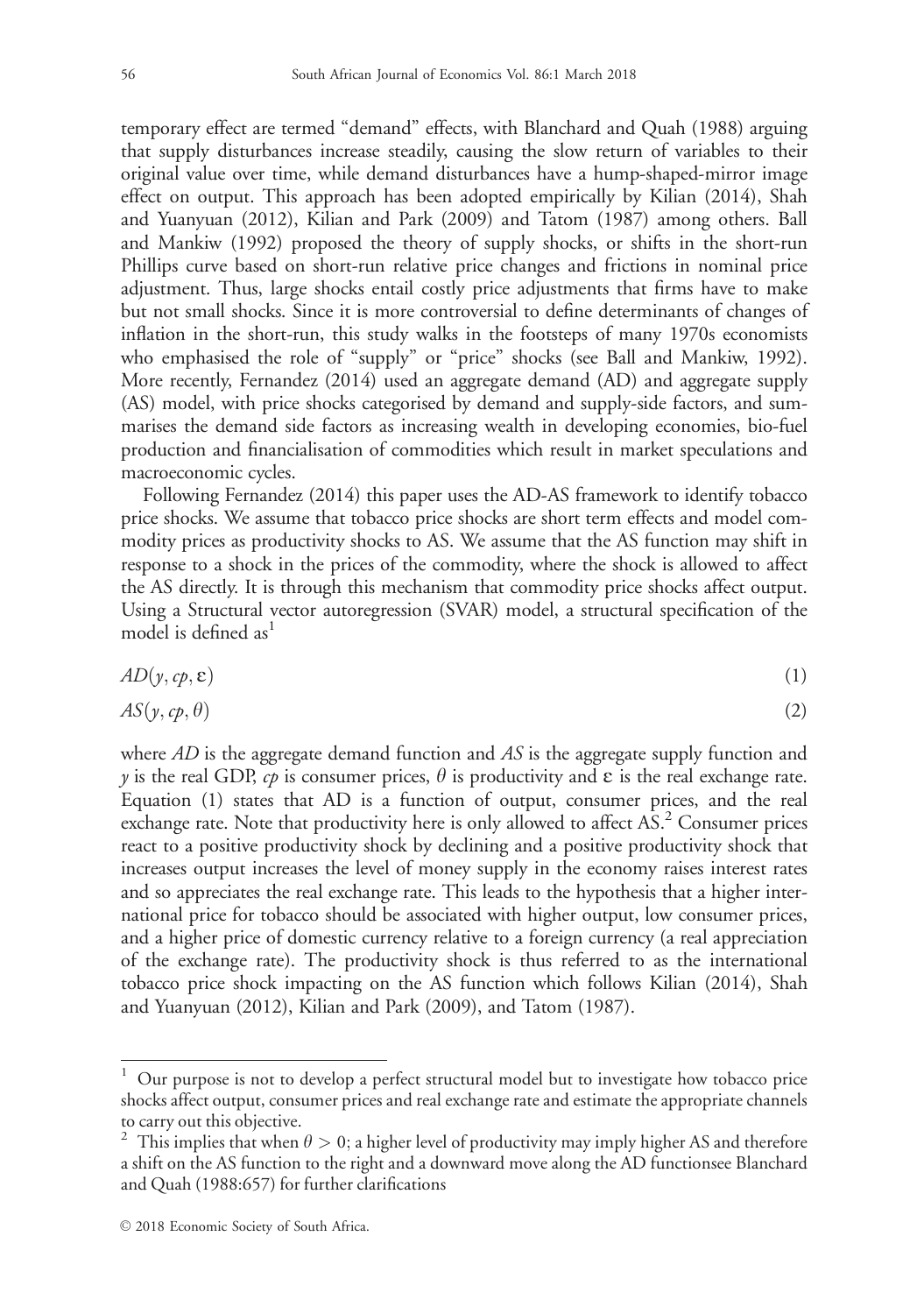We also follow Kim and Roubini (2000) and Sims and Zha (1995) in imposing contemporaneous restrictions in the model. This allows shocks to AD and shocks to AS to be distinguished by modelling structural contemporaneous restrictions across the different equations, rather than as a recursive model. In addition, Belke et al. (2010), Lunieski (2009), Bernanke et al. (1997) argue that there is causation between commodity price shocks and monetary policy, while Frankel (1986), Cody and Mills (1991) and Marquis and Cunningham (1990) argue that commodity prices contain vital information that can help predict the future trajectory of monetary policies, following the overshooting model of Dornbusch (1976). Regardless of differences in their findings, a key feature is how that commodity price shocks determine most macroeconomic fluctuations globally.

While there has been a growth in evidence in the empirical literature on the effects of commodity price shocks on developing economies, it is hard to generalise these results to all countries. This is because these studies use cross country datasets of developing economies to explore the nexus between commodity price shocks and the dynamics of the macroeconomic variables which control for cross-country heterogeneity, cross-sectional dependence and biases associated with simultaneity, and unobserved country specific effects (Deaton and Miller, 1995; Dehn, 2000; Diao et al., 2002; Deaton and Laroque, 2003). In addition, there are difficulties in handling commodity price fluctuations in LIEs and policy making in these countries is often dysfunctional (Katrak, 1973; Deaton, 1999). With price booms and slumps having serious consequences for the economy, case studies can assist us in understanding specific commodity price shocks and forecast their effects adequately. In LIEs most of the commodities exported are not factors of production for exporters, but for importers, and respond to AD and AS shocks. Interpretating of the effects of commodity shocks as the sole response of output to fluctuations in inputs can lead to misspecification errors, and so researchers advocate the use of structural models to better explain the effect of the shocks. Most of the investigations in the empirical literature have used VAR models VAR to assess the implications of oil prices on both developed and developing economies. These models have attractive features, especially their forecasting power compared to more complex simultaneous equations models (Ngalawa and Viegi, 2011).

## 4. DATA AND IDENTIFICATION ISSUES

We analyse quarterly time series for Malawi for the period 1980:1 to 2012:4. This period was chosen because of the availability of data, and is consistent with the period when tobacco production was fully established in the economy. In addition, this period is synonymous with different economic policies, including policies that were prescribed by the International Monetary Fund (IMF) and the World Bank that were meant to stabilise the economy. The data was sourced from the Reserve Bank of Malawi (RBM).<sup>3</sup> Where series were missing, as with inflation and GDP, additional information was sourced from the International Monetary Fund (International Financial Statistics), the World Bank and National Statistical Office (NSO) of Malawi.

Tobacco price  $(TP_t)$ , defined as the international price of tobacco in US\$per metric tonne, is included in the model to control for systematic responses to supply shocks, following Kim and Roubini (2000) and Cover *et al.* (2002). The restrictions placed on the

 $3$  Only annual data for GDP is published for Malawi. E-views is used to transform the data to quarterly time-series.

 $\odot$  2018 Economic Society of South Africa.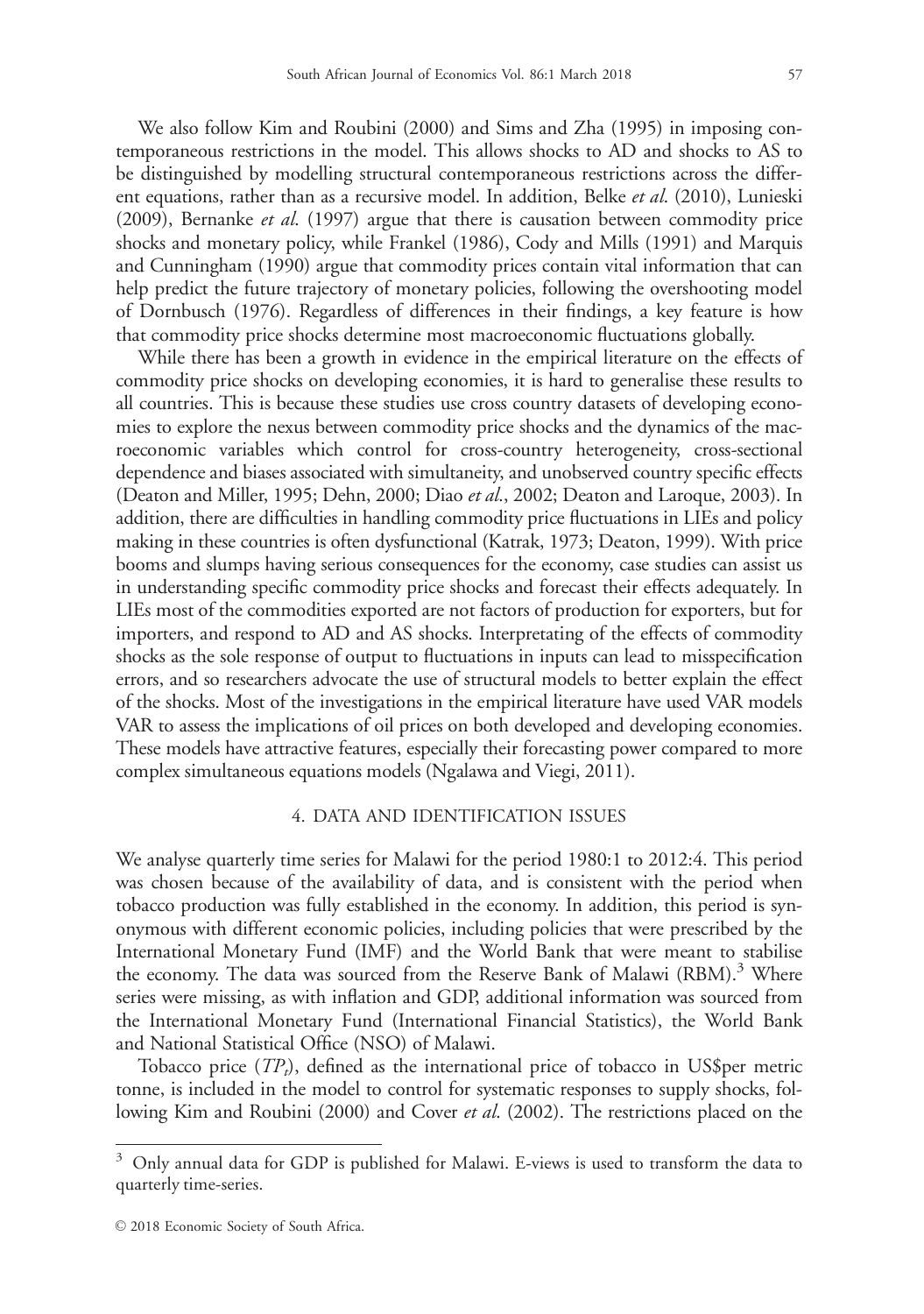| Levels                  | <b>LTP</b> | <b>LGDP</b> | <b>LCP</b> | <b>LRER</b> |
|-------------------------|------------|-------------|------------|-------------|
| <b>ADF</b>              | 0.399      | 0.977       | 0.824      | 0.137       |
| PP                      | 0.699      | 0.977       | 0.868      | 0.150       |
| <b>First-difference</b> |            |             |            |             |
| ADF                     | $0.000*$   | $0.013*$    | $0.002*$   | $0.000*$    |
| PP                      | $0.000*$   | $0.000*$    | $0.000*$   | $0.000*$    |

| Table 1. | Unit root tests |  |
|----------|-----------------|--|
|          |                 |  |
|          |                 |  |
|          |                 |  |
|          |                 |  |
|          |                 |  |
|          |                 |  |
|          |                 |  |
|          |                 |  |
|          |                 |  |
|          |                 |  |
|          |                 |  |
|          |                 |  |
|          |                 |  |
|          |                 |  |
|          |                 |  |
|          |                 |  |

\*Indicates significance at 5% level.

tobacco price take into account that the variable is contemporaneously exogenous to any variable in the model and only responds contemporaneously to its own shocks. Because the country is heavily dependent on a single export crop (tobacco), the international price of tobacco leaf causes greater variability in the country's macroeconomic variables. Because tobacco price shocks are exogenous, the inclusion of tobacco prices as an exogenous variable will assist in identifying the channel through which the exogenous changes affect the economy through the AS function. This means a decline in domestic output cannot be interpreted solely as a result of tight domestic monetary policy, but also as a response to negative supply shocks, as in Kim and Roubini (2000). Tobacco price enters the model as an AS productivity shock represented by  $\theta$  in the theoretical specification.

 $GDP_t$  ( $y_t$ ), defined as real GDP, is measured as the country's GDP at 2005 constant prices. The variable is included to indicate the response of output from tobacco price shocks (AS shocks). Tobacco contributes a large proportion to GDP and thus fluctuations in tobacco prices are likely to affect output. Deaton and Miller (1993) argue that African countries grow faster when the prices of their exports are increasing than when they are falling, and one fifth of the decline in the rate of economic growth in Africa in the 1980s was attributed to the behaviour of commodity prices.

Following Awokuse and Yang (2003), Bernanke et al. (1997), Cody and Mills (1991) and Furlong and Ingenito (1996), consumer prices  $(CP_t)$  are introduced using Malawi All Items National Composite Consumer Price Index with base year 2005. Consumer prices capture the response of inflation to tobacco price changes, with low tobacco leaf prices generating low foreign exchange revenue and low foreign reserves. As Malawi is import dependent, low reserves fail to support the high import bills from importers, which leads to high prices of foreign currency and high prices of basic goods (which are imported) through imported inflation which is passed on to consumers.

Finally, the real exchange rate  $(RER_t)$  is measured as the nominal exchange rate deflated by the price level, $4$  and is included in the model because tobacco leaf, which is sold on the auction floors in the country, uses the United States dollar as the invoicing currency. Following Kim and Roubini (2000) the exchange rate is defined as a jump variable that responds contemporaneously to all the shocks in the economy, so, as the dollar weakens relative to the domestic currency, tobacco buyers will be willing to pay more dollars for tobacco. Since this leads to an appreciation of the exchange rate, it will hurt the country's competitiveness in terms of exports, but an appreciation of the dollar depreciates the real exchange rate and makes tobacco more competitive to buyers. This means that tobacco price shocks have important implications for the real exchange rate, particularly since tobacco revenue comprises about 65% of the country's export earnings and tobacco comprises 70% of the total exports for Malawi.

<sup>&</sup>lt;sup>4</sup> Defined as  $\frac{MK}{USS} \times \frac{P^*}{P}$  where  $P^*$  is the foreign price and P is the domestic price.

 $\odot$  2018 Economic Society of South Africa.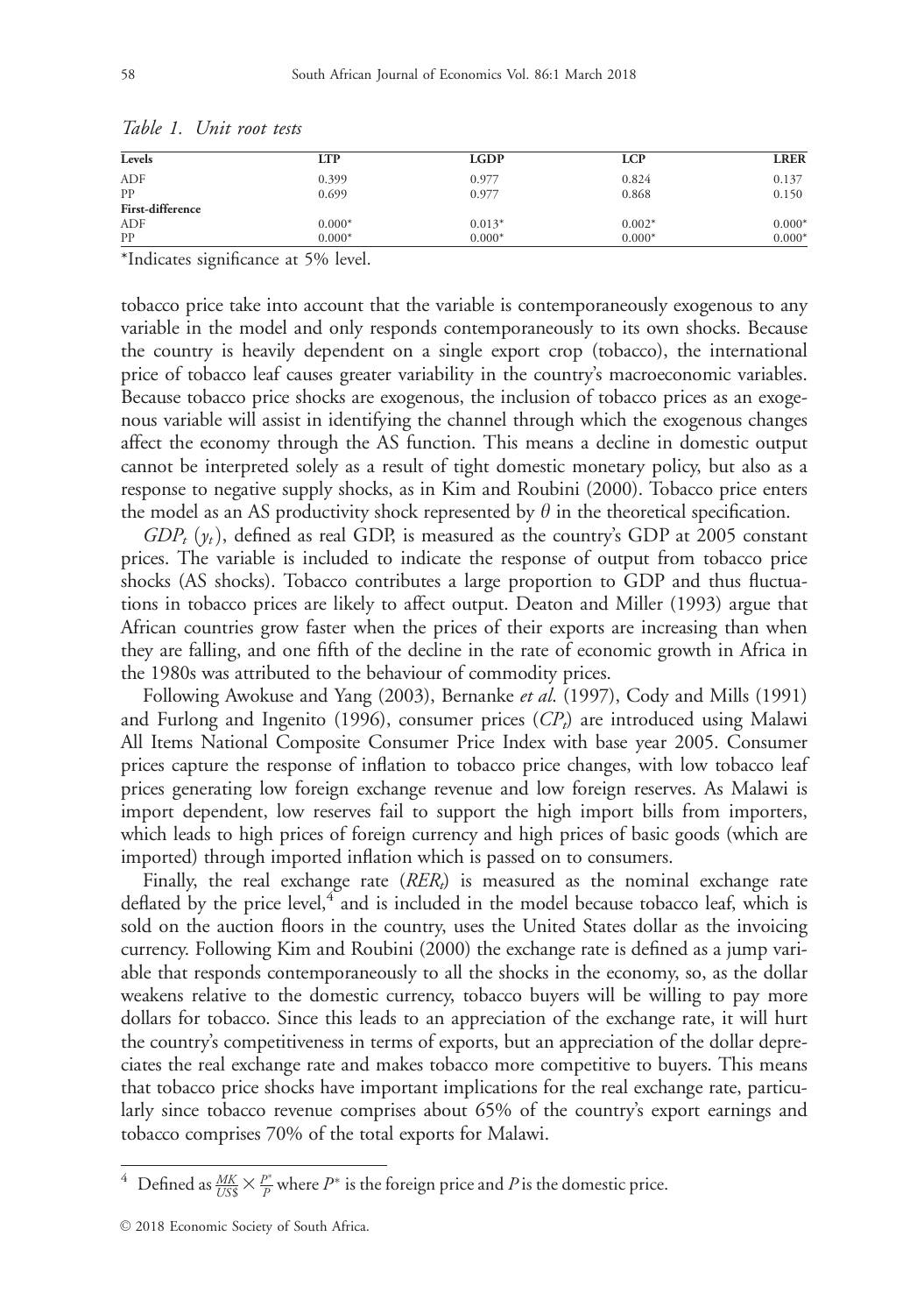All variables are expressed in natural logarithms and Augmented Dickey-Fuller (ADF) and Phillips-Perron (PP) methods were used to test the unit root properties of the variables and to determine their stationarity.<sup>5</sup>

The stationarity test results shown in Table 1 indicate that all series are non-stationary in levels but stationary after first difference, thereby failing to reject the null of the presence of a unit root at 5% level. Both the ADF and PP methods provide similar results, confirming the non-stationarity of the variables in levels and their stationarity after first difference, indicating that all variables are I(1).

This study is interested in the relationships between the variables in the model. We therefore proceed with the estimation of a SVAR in levels consistent with standard practice, as in Ngalawa and Viegi (2011) and Bernanke and Mihov (1998). This is because, despite arguments against the estimation of SVAR in levels, more focus has been placed on the interrelationships among the variables in VAR estimations because coefficients are not of much importance.<sup>6</sup> More recent studies have therefore adopted the estimation of SVAR in levels (see e.g. Bernanke and Mihov, 1998; Dungey and Pagan, 2000; Ngalawa and Viegi, 2011). Bernanke and Mihov  $(1997)^7$  include output, price and reserve measures in their levels estimation despite, the variables being non-stationary. They point out that the interrelationships among the variables matter more than the significance of the coefficients, and the statistics of interest often have distributions that are unaffected by non-stationarity. Given these findings, this tsudy will consider SVAR in levels, but also using stationary data and stationary differenced data as robustness checks. it will also test for cointegration to determine the long-run relationships of the variables and if cointegration exists. We estimate a cointegrating VAR to account for long-run relationships in the data as additional robustness checks.

Following the empirical literature on the effects of various shocks on macroeconomic variables in both developed and developing economies including Akinleye and Ekpo (2013), Davis (2012), Ngalawa and Viegi (2011), Bjornland (2000), Cody and Mills (1991), Blanchard and Quah (1988), we specify a SVAR model that has a common feature in all studies of the dynamics of commodity price shocks<sup>8</sup> and we assume that the economy is described by a structural form equation:

<sup>&</sup>lt;sup>5</sup> The ADF can sometimes be biased and fail to determine the availability of unit root in a variable. Therefore it is advisable to further confirm the stationarity of the variable with an alternative test, and we employ the PP test on the variables.

<sup>&</sup>lt;sup>6</sup> For example, Kim and Roubini (2000) argue that it is better to estimate a SVAR in levels than to impose incorrect restrictions on the model, because if false restrictions are imposed the inferences from such a model will be incorrect.

<sup>7</sup> In their study of the German Bundesbank, Bernanke and Mihov (1997) includes output, price and reserve measures in their model in levels, despite the variables non-stationarity. They maintain the levels specification will yield consistent estimates, whether cointegration exists or not... .p.17 footnote, 6.

<sup>&</sup>lt;sup>8</sup> This is also because SVARs have the ability to control for endogeneity by including theoretical restrictions in the identification of the model. Some studies use dynamic stochastic general equilibrium models to model firms' response to terms of trade shocks (e.g. Mendoza, 1995; Kose and Riezman, 2001). However, SVARs have also performed well in studies of the dynamic behaviour of macroeconomic variables and are generally preferred because of their lack of complexity in analysis (Bjornland, 2000; Ngalawa and Viegi, 2011).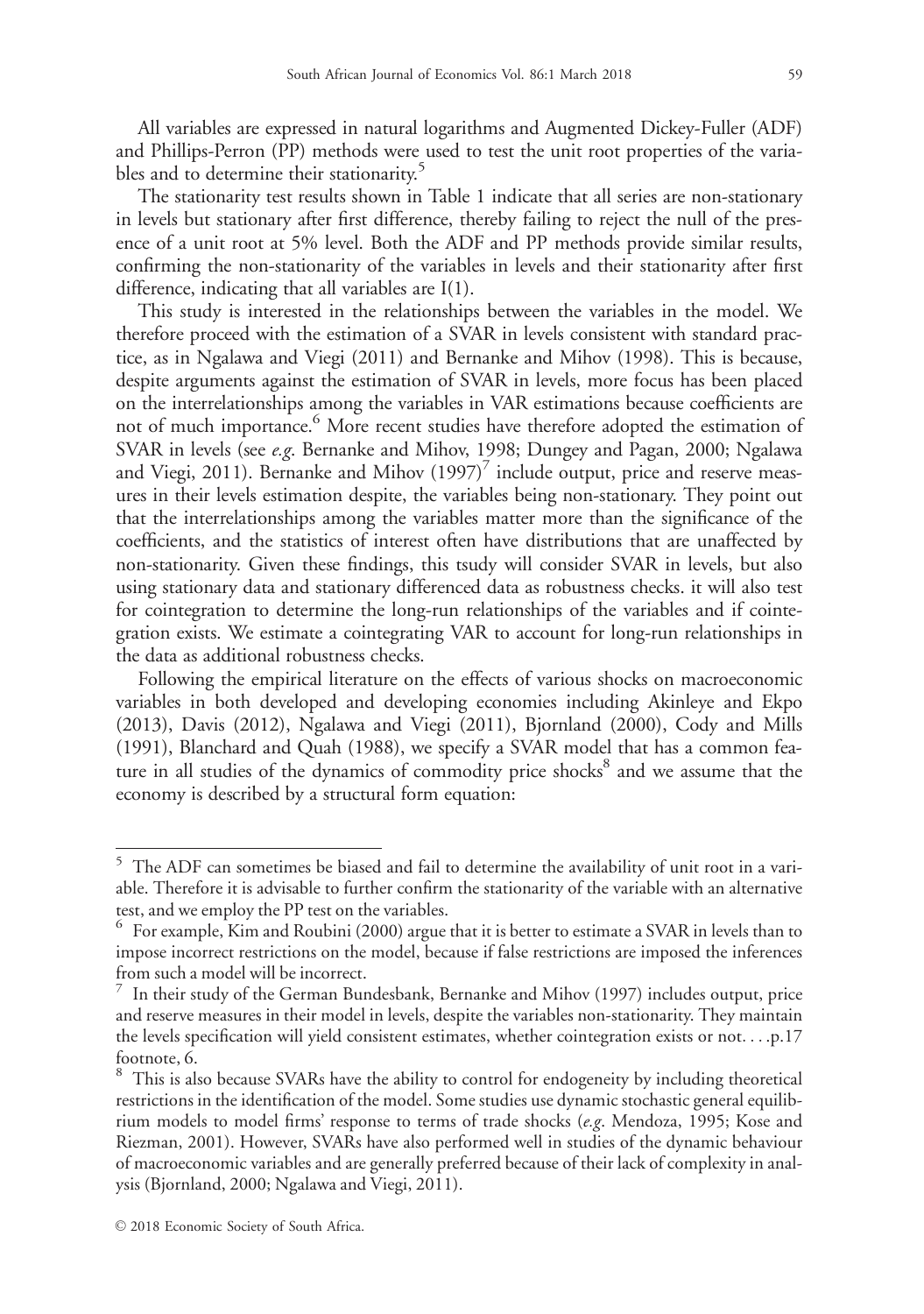$$
G(L)y_t = e_t \tag{3}
$$

where  $G(L)$  is a matrix polynomial in the lag operator,  $Ly_t$  is an  $n\times1$  data vector, and e is a vector of  $n\times1$  structural disturbances which are serially uncorrelated.  $Var(e_t) = \Omega$  is a diagonal matrix where its elements are the variances of the structural disturbances. The structural disturbances are assumed to be mutually uncorrelated. We can estimate a reduced form VAR as:

$$
y_t = B(L)y_t + u_t \tag{4}
$$

where  $B(L)$  is a matrix polynomial (without the constant term) in lag operator L and var  $(u_t)$ = $\Sigma$ . To recover the parameters in the structural form equations from the estimated reduced form equation, we make use of the generalised identification method also used in Kim and Roubini (2000). Here, the non-recursive structures are allowed to provide restrictions to contemporaneous structural parameters. Suppose the non-singular coefficient matrix of  $L^0$  in  $G(L)$  is  $G_0$ , which is the contemporaneous coefficient matrix in the structural form, and also letting  $G^0(L)$  to be the coefficient matrix in  $G(L)$  without the contemporaneous coefficient  $G_0$ , then:

$$
G(L) = G_0 + G^0(L) \tag{5}
$$

which provides the relationship between the parameters in the structural form equation and the reduced form equation as:

$$
B(L) = -G^{-1}G^{0}(L)
$$
\n(6)

The structural disturbances and the reduced form residuals are related by  $e_t = G_0 u_t$ , implying that:

$$
\Sigma = G^{-1} \Lambda G^0(L) \tag{7}
$$

We can obtain the maximum likelihood (ML) estimates of  $\Lambda$  and  $G_0$  through sample estimates of  $\Sigma$ . Since  $G^{-1}\Lambda G^0(L)$  is an  $n(n+1)$  parameters to be estimated, and  $\Sigma$  has  $n(n+1)/2$  parameters. Therefore, we need at least  $n(n+1)/2$  restrictions to be imposed by equation (7). We need at least  $n(n-1)/2$  restrictions on  $G_0$  to achieve identification.

There are many approaches for identifying structural shocks in a VAR and restrictions can be imposed in a number of ways. For example, one way is to make use of Sims (1980) recursive factorisation based on Cholesky decomposition, where the matrix  $G_0$  is assumed to be triangular. While many models are consistent with this assumption, it is, however, controversial and many studies have adopted other approaches to identifying restrictions (see Sims, 1986; Sims and Zha, 1995; Bernanke and Mihov, 1997; Mountford and Uhlig, 2009). Therefore, we adopt a structural factorisation approach in line with the relevant economic literature to place restrictions to identify the SVAR. We follow this approach because recent research on SVAR that uses a similar approach to SVAR argues that  $G_0$  can be any structure as long as it possesses enough restrictions

 $©$  2018 Economic Society of South Africa.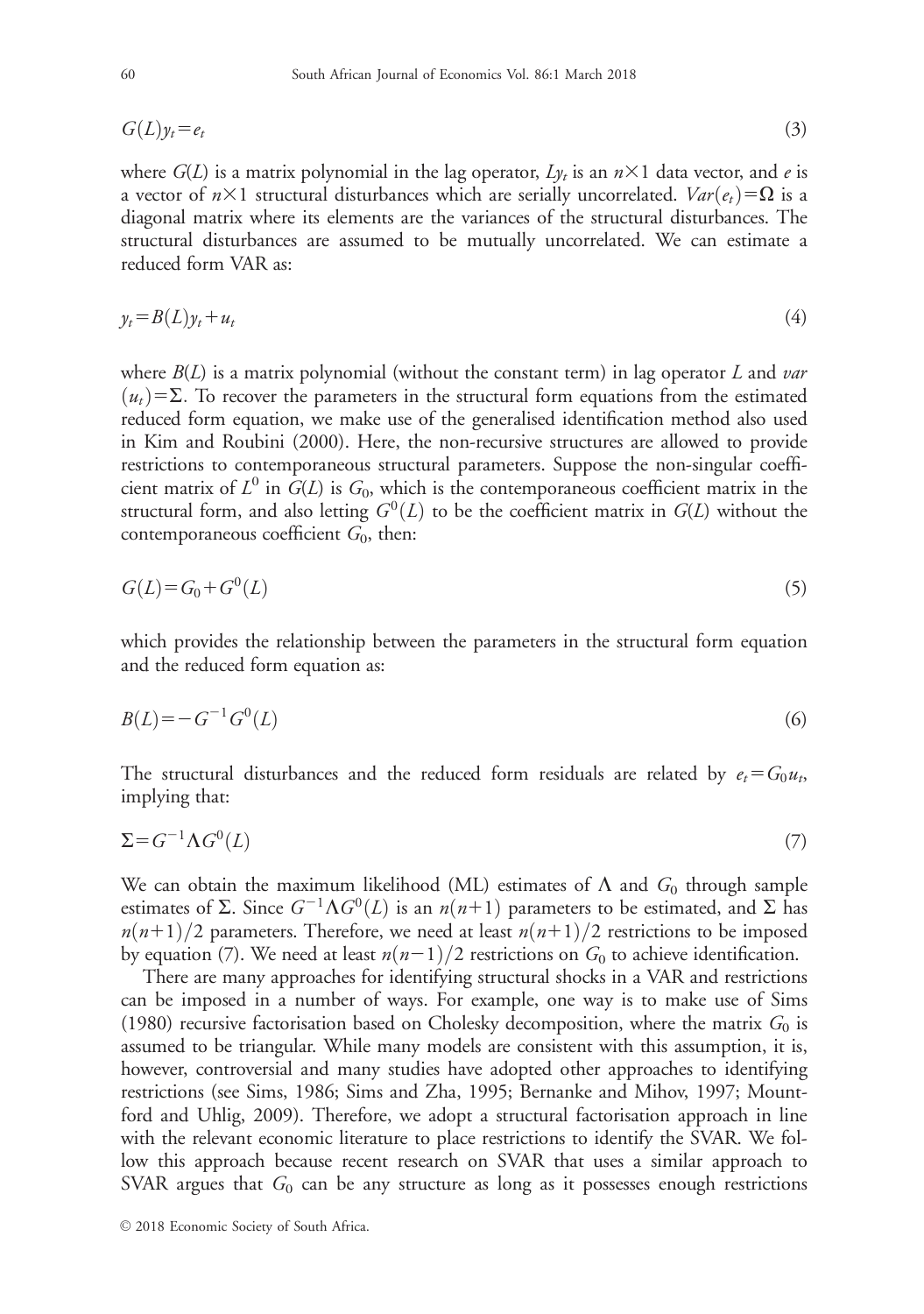(Bernanke and Mihov, 1997; Sims and Zha, 2006).<sup>9</sup> The implication is that identification of the structural shocks is dependent on the ordering of variables, with the most endogenous variable ordered last. In this framework, the system is just identified.

## 5. ESTIMATION AND INFERENCES

In the model, we include four variables given by the data vector  $(TP, GDP, CP, RER)$ where TP is tobacco prices, GDP is gross domestic product as a proxy for real output,  $\mathbb{CP}$  is consumer prices that capture inflationary expectations and RER is the real exchange rate. All variables are in logs. We modify the model as in Kim and Roubini (2000) to place restrictions on the contemporaneous structural parameters to fit our SVAR model based on equation (7), where  $e_t = G_0 u_t$ . Assuming that we have:

$$
\begin{bmatrix} e_{AS} \\ e_{AD} \\ e_{tp} \\ e_{\varepsilon} \end{bmatrix} = \begin{bmatrix} 1 & g_{12} & g_{13} & 0 \\ g_{21} & 1 & 0 & 0 \\ 0 & 0 & 1 & 0 \\ g_{41} & g_{42} & g_{43} & 1 \end{bmatrix} \begin{bmatrix} u_{cp} \\ u_y \\ u_{tp} \\ u_{\varepsilon} \end{bmatrix}
$$
 (8)

where the structural disturbances  $e_{AS}$ ,  $e_{AD}$ ,  $e_{tp}$ ,  $e_{\varepsilon}$  are AS shocks, AD shocks, tobacco price shocks and exchange rate shocks, respectively, and  $u_{\pi}$ ,  $u_{y}$ ,  $u_{tp}$ ,  $u_{\varepsilon}$  are the residuals in the reduced form equations representing unexpected movements of each variable. The AS function is assumed to be the reaction function that sets the level of output and tobacco price after observing the current value of consumer price. While the exchange rate feeds through to domestic consumer price, there is evidence to suggest that exchange rate passthrough to inflation is not instantaneous, but varies, becoming slower over time (Goldberg and Knetter, 1996; Kim and Roubini, 2000), so we make the assumption that the AS does not contemporaneously respond to movements in the exchange rate. We assume, as in Sims and Zha (1995) and Kim and Roubini (2000), that the AS feedback is based on information delays that do not allow output to respond within the same period.<sup>10</sup>

Similarly, shocks to AD are assumed to affect the level of prices and the exchange rate, while determining output. At the same time, AD does not respond contemporaneously to exchange rate shocks, due to information delays that impede policy makers' ability to react immediately to economic activity. Therefore, there is an incomplete pass-through of any exchange rate effect.<sup>11</sup> The justification for this exclusion is that monetary authorities care more about unexpected changes in exchange rate than other monetary policy tools, as in Kim and Roubini (2000).

<sup>&</sup>lt;sup>9</sup> For our purposes, the exact channels through which tobacco pricing affects the economy are not crucial. What matters is that we can identify an exogenous movement in the price of tobacco leaf that has a significant and plausible reduced-form impact on the economy.

<sup>&</sup>lt;sup>10</sup> It is also worth noting that the contemporaneous restrictions placed on the structural parameters of the  $G<sub>o</sub>$  without further restrictions on the lagged structural parameters, indicate that the shocks that cannot affect a specific variable contemporaneously can still affect its lagged values.

<sup>&</sup>lt;sup>11</sup> Exchange-rate pass-through is the percentage change, in local currency, of import prices resulting from a 1% change in the exchange rate between the exporting and importing countries, or the degree to which a country's prices change in response to a change in its exchange rate.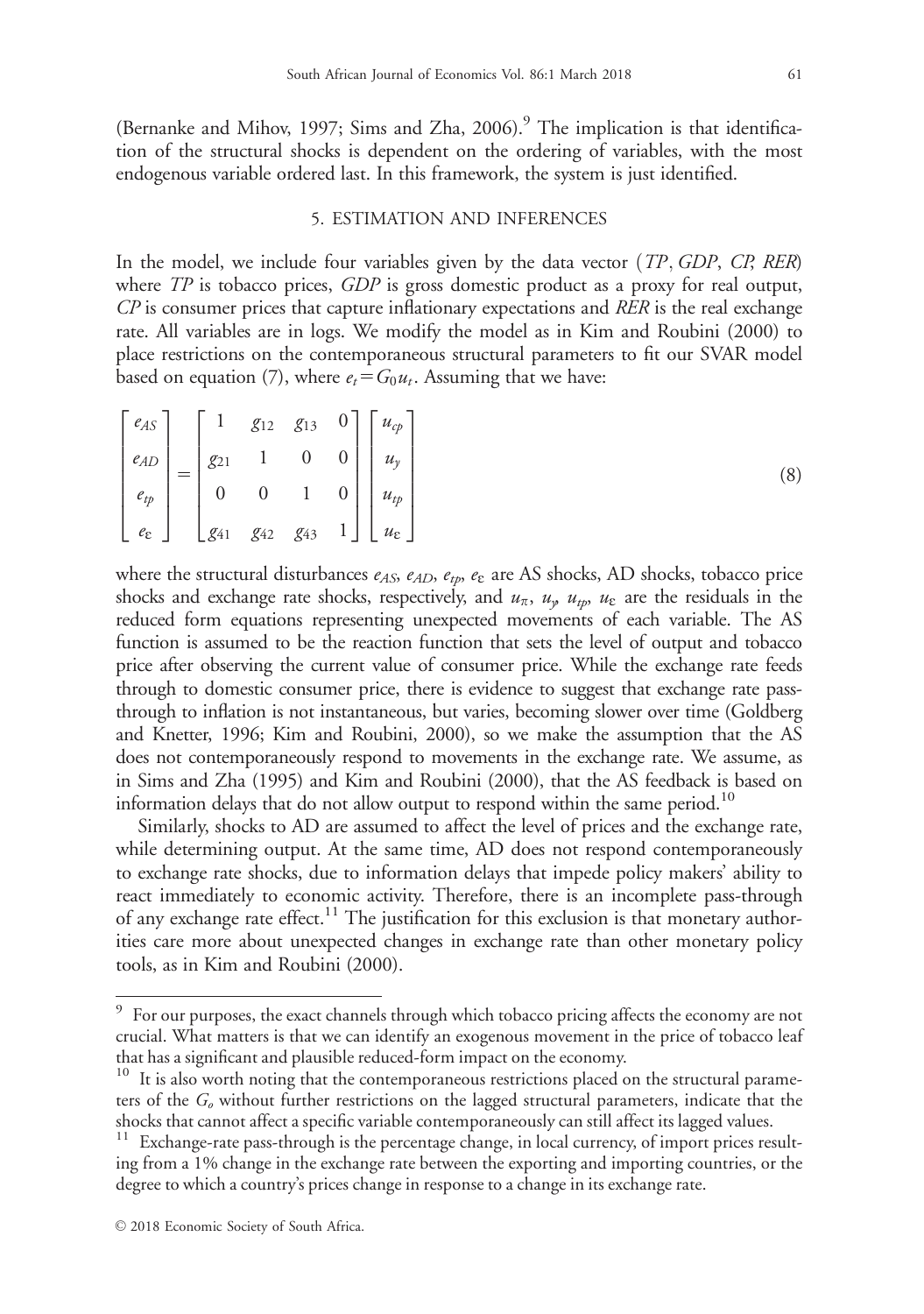|             | LTP       | <b>LGDP</b> | LCP      | <b>LRER</b> |
|-------------|-----------|-------------|----------|-------------|
| <b>LTP</b>  | 000.1     | 0.142       | $-0.098$ | $-0.118$    |
| <b>LGDP</b> | $0.142*$  | 1.000       | $-0.018$ | $-0.078$    |
| <b>LCP</b>  | $-0.098*$ | $-0.018$    | 1.000    | 0.448       |
| <b>LEXR</b> | $-0.118*$ | $-0.078$    | 0.448    | 000.        |

Table 2. Correlation coefficients

\* Indicates result of the variable of interest in the model.

# 5.1 Model Results

As Table 2 illustrates, tobacco prices are positively correlated with GDP, implying that a positive shock to tobacco prices is likely to result in an increase in real output, suggesting an outward shift (increase) of the AS function. This downward movement along the AD curve will eventually bring inflation down, leading to a fall in consumer prices as indicated by the negative correlation between tobacco prices and consumer prices (see Bjornland, 2000). However, since a positive tobacco shock raises output, as it works through the money market, money demand increases, this also raises the real exchange rate, which subsequently decreases the exchange rate, resulting in an appreciation of the real exchange rate. This is evidenced by the negative correlation between tobacco prices and the real exchange rate.

Moving to the VAR models, lag selection criteria and lag exclusion tests were carried out and four lags were selected as the optimal lag length, which takes care of all autocorrelation.<sup>12</sup> Equation (9) reports the estimated contemporaneous structural parameters.

$$
\begin{bmatrix}\n1 & -4.61 & 0.35 & 0 \\
0.47 & 1 & 0 & 0 \\
0 & 0 & 1 & 0 \\
-1.02 & 0.44 & 0.17 & 1\n\end{bmatrix}\n\begin{bmatrix}\n\frac{lcp_t}{lgdp_t} \\
\frac{lgdp_t}{dp_t} \\
\frac{lpr_t}{dp_t}\n\end{bmatrix} = \n\begin{bmatrix}\n0.07 & 0 & 0 & 0 \\
0 & 0.02 & 0 & 0 \\
0 & 0 & 0.03 & 0 \\
0 & 0 & 0 & 0.08\n\end{bmatrix}\n\begin{bmatrix}\n\frac{lcp_{t-1}}{lgdp_{t-1}} \\
\frac{lgdp_{t-1}}{dp_{t-1}} \\
\frac{lpr_t}{dp_t} \\
\frac{e_y}{ep} \\
\frac{e_z}{dp}\n\end{bmatrix}
$$
\n(9)

Where  $e_{cp}$ ,  $e_{y}$ ,  $e_{tp}$ ,  $e_{\epsilon}$  are structural disturbances of consumer prices, output, tobacco prices and the real exchange rate, respectively.  $lcp_b$ ,  $lgdp_b$ ,  $ltp_t$ ,  $lexr_t$  are the log of consumer prices, GDP, tobacco prices and the real exchange rate while  $lcp_{t-1}$ ,  $lgdp_{t-1}$ ,  $ltp_{t-1}$ ,  $lexr_{t-1}$ are their lagged values. All restrictions are placed on contemporaneous structural parameters. This allows for non-zero interactions by imposing zero restrictions on

<sup>&</sup>lt;sup>12</sup> To determine the appropriate lag length, lag order selection criteria was employed and LR, Final Prediction Error (FPE), AIC and Hannan–Quinn information criteria (HQ) tests selected four lags while the Schwarz Criteria (SC) selected one lag. Using the FPE test, four lags were selected as appropriate for the model. Results can be provided upon request.

 $\odot$  2018 Economic Society of South Africa.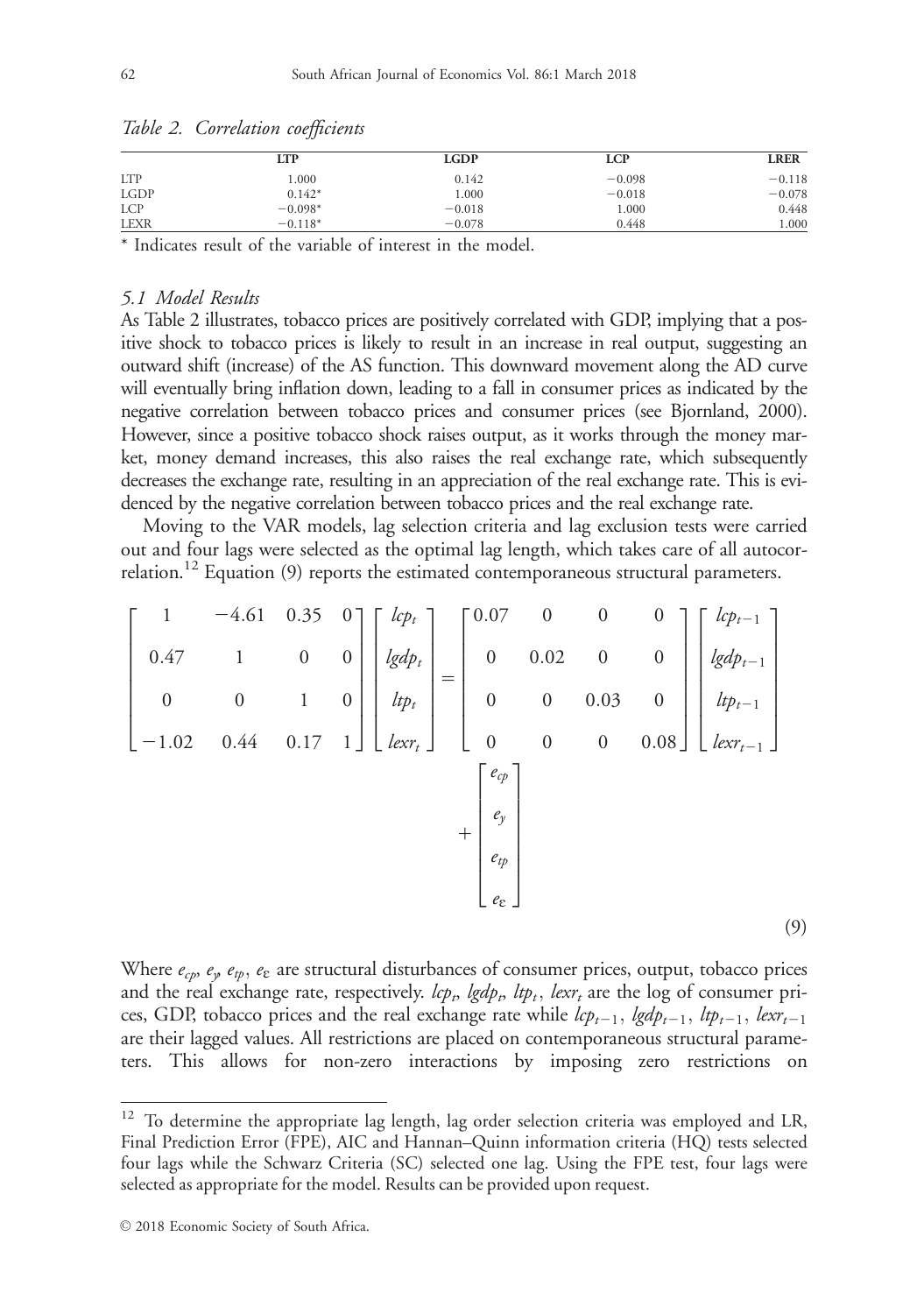

Figure 2. Impulse responses for the estimated structural vector autoregressive model [Colour figure can be viewed at [wileyonlinelibrary.com](http://wileyonlinelibrary.com)]

contemporaneous structural parameters, and no restrictions on all the lagged structural parameters. From equation (9),  $g_{12}$  is negative at  $-4.61$  and  $g_{13}$  positive at 0.35, suggesting that the monetary authority decreases consumer prices upon observing the unexpected increases in tobacco prices. In this case, the monetary authorities seem to react to a positive tobacco price shock which acts as a positive and deflationary supply shock by taking an expansionary position when faced with deflationary pressures. From equation (9), all the estimated parameters have the required signs consistent with standard economic theory, with a decrease in consumer prices meaning a decrease in inflation, tending to affect the exchange rate negatively by appreciating the real exchange rate. The coefficient for inflation  $g_{41}$  in the exchange rate equation is negative, with a coefficient of  $-1.02.$ 

Given the importance of tobacco leaf in the economy, we assess the dynamics of output, consumer prices, and exchange rate in response to a shock to tobacco prices, using impulse response functions (IRFs) from the estimated structural VAR model.<sup>13</sup> Fig. 2 shows the response of the variables to a one standard deviation shock to the tobacco price. The first figure indicates the response of consumer prices to a percentage<sup>14</sup> change in the tobacco price, while the other figures show the responses of GDP, tobacco price (own shock) and exchange rate to a shock to tobacco price.

<sup>&</sup>lt;sup>13</sup> IRFs display the effects of a shock on the adjustment path of the variables.<br><sup>14</sup> A 1% point increase indicates a move from say 2% to 3%.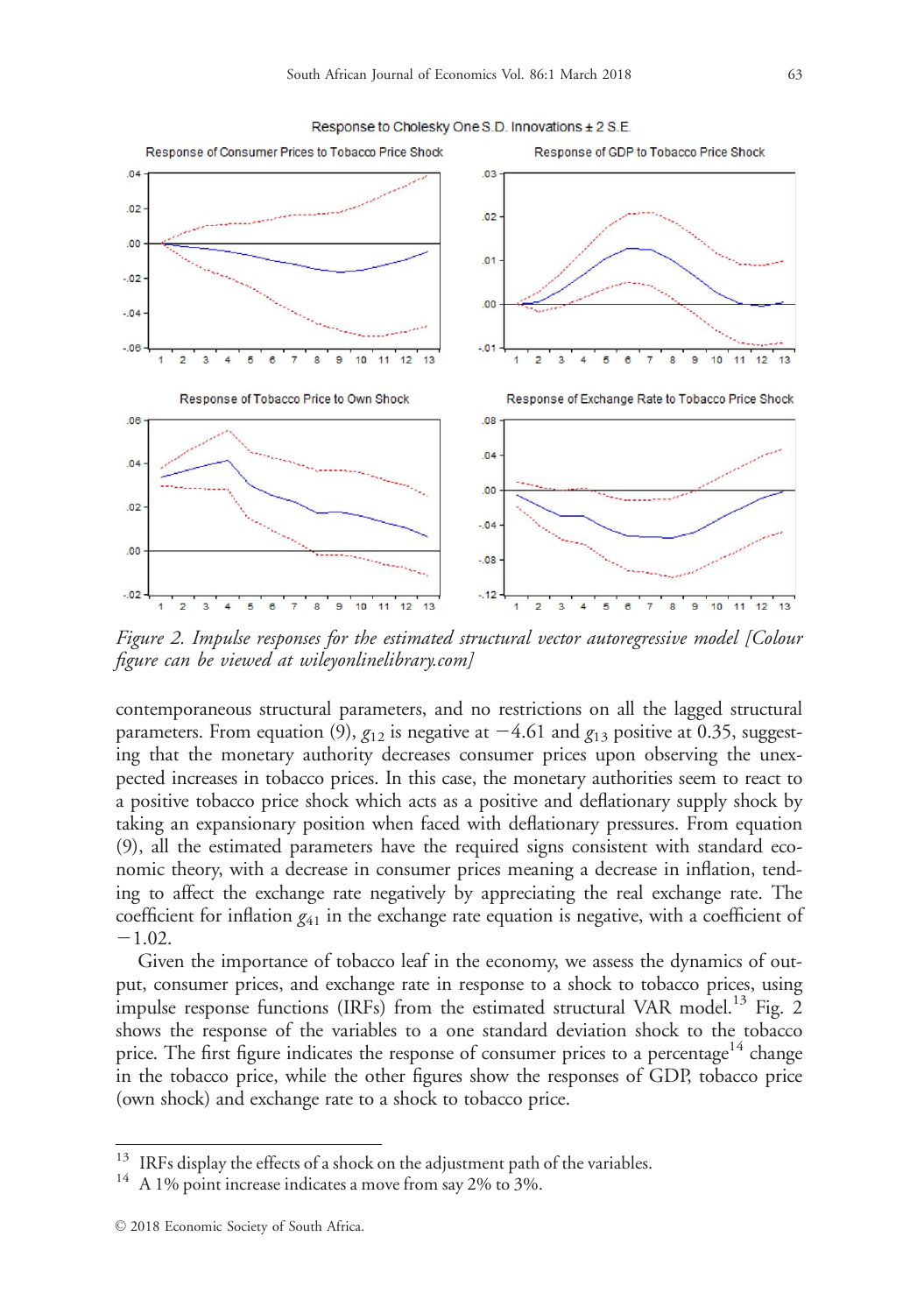The first figure in the first column shows that consumer price falls in response to a positive tobacco price shock, depicted by a decline in the IRF of the consumer price which then declines in the following quarters. Consumer price only reaches its trough in the ninth quarter, at 0.018% points, and thereafter continues to rise, and reaches 0.001% points, and thereafter, the effect on the price dies out completely in the thirteenth quarter. Clearly, a positive tobacco price shock has a negative but insignificant and negative effect on consumer prices. As the tobacco price increases on impact, the country generates an increased level of foreign exchange which eases the pressure on foreign reserves created by the demand for imports. This effect appreciates the exchange rate, as total exports increase. As a result, GDP at factor prices increases and consumer price level falls. This is an expected result and it is the opposite of the results reached by Diao et al. (2002). This is because the consumer price level falls as tobacco price rises, leading to a decline in inflation, but the response of consumer prices is insignificant because consumer prices in Malawi react to both import and food prices. When there is abundance of maize in the country, consumer prices and so inflation, seem to ease down because Malawi is import dependent and significantly poor. The inflation basket is heavily determined by the food prices. In this case, the channel for propagation of tobacco prices is that favourable tobacco prices ease the pressure on food and import prices, and leads to a general decline in consumer price levels.

The second figure in the first row provides the impulse response of GDP to a positive tobacco price shock, which results in an increase in GDP after the first quarter to about 0.001% point, rising to reach its maximum in the seventh quarter, at 0.08% points. Thereafter, GDP starts to fall soon after the seventh quarter and reaches the original level of impact and dies out completely by the twelfth quarter. The positive effect is expected because tobacco exports contribute about 40% to GDP, such that any increase in world price of tobacco is likely to lead to an increase in the country's GDP, a result that is consistent with the results obtained by Diao et al. (2002) but the opposite rises.<sup>15</sup> Similarly, a positive change in the world tobacco price increases output by increasing exports and AD, so our result is consistent with the results in the literature on the effect of changes in prices of mono-crop export countries, and also consistent with most of the related literature on developing economies' responses to positive commodity price shocks (see Deaton, 1999).

The IRF of the second figure in the second row shows that tobacco price reacts to an own positive shock by rising significantly to 0.035% points on impact. The positive effect of tobacco price persists until the fourth quarter, from where it begins to fall, reaching 0.001% points in the thirteenth quarter. Thereafter, the shock converges. The effect on tobacco is, therefore as expected, and often leads to oversupply in the next tobacco growing season as farmers become attracted to the increase in the tobacco price of the previous period and the increase in tobacco leaf supply on the world market pulls the price of tobacco down, leading to low prices in that season. When producers observe the lower prices of that period, they decrease production and raise the price of tobacco in

 $15$  Diao et al. (2002) argue that the effect of a change in the world price of tobacco depends on how important the tobacco sector is in the economy. In their assessment of the effects of a decline in world tobacco prices in China, Turkey, Malawi and Zimbabwe, Diao et al. (2002) further argue that output can fall by more than 50% if the world price of tobacco falls by about 40%. They further show that exports would fall by 66% because the tobacco crop constitutes a large percentage of total exports.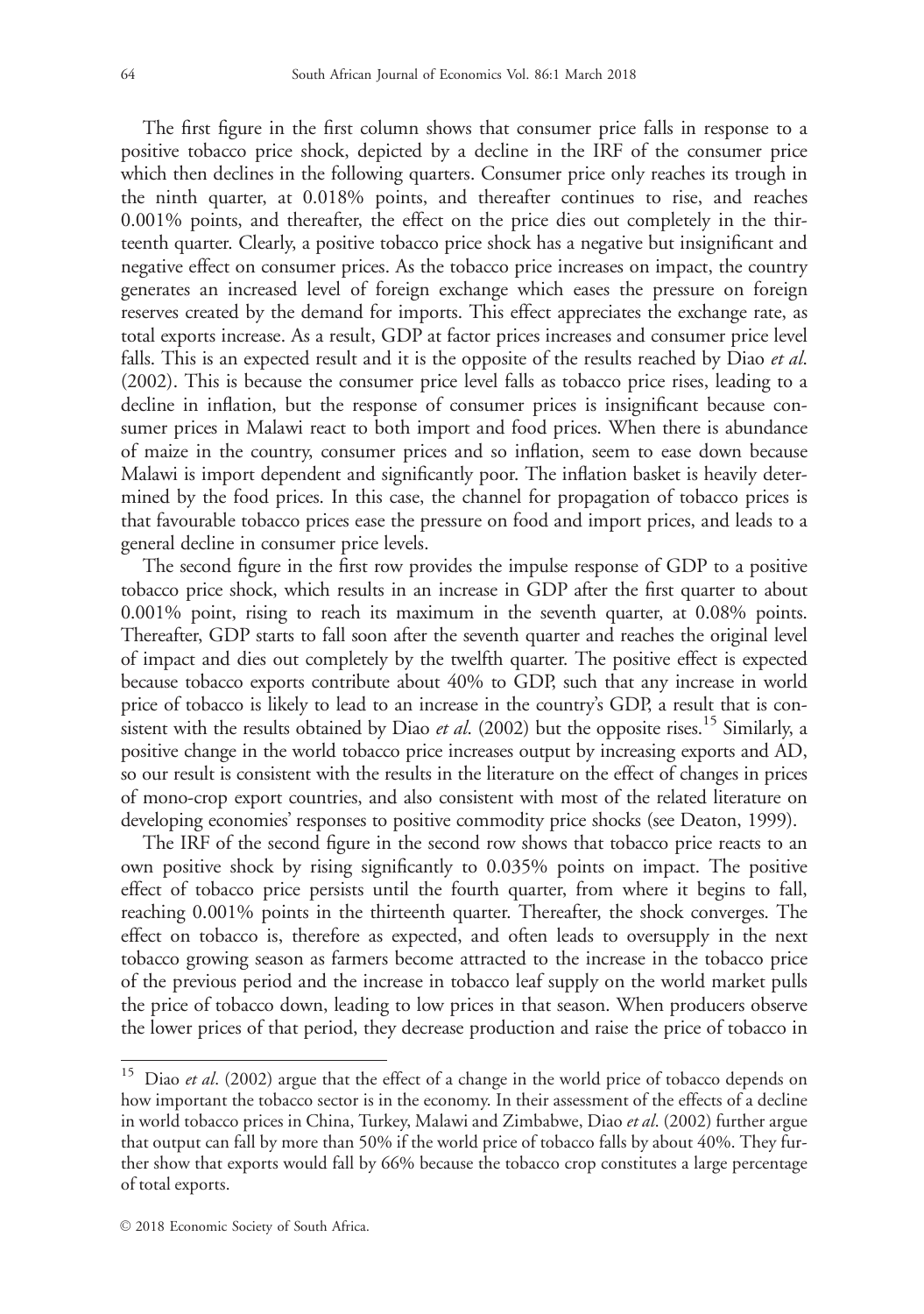| Period         | <b>LCP</b> | <b>LGDP</b> | <b>LTP</b> | <b>LEXR</b> |
|----------------|------------|-------------|------------|-------------|
| 1              | 0.951      | 1.980       | 97.069     | 0.000       |
| 2              | 2.160      | 3.192       | 94.171     | 0.476       |
| 3              | 2.459      | 5.722       | 91.084     | 0.735       |
| $\overline{4}$ | 2.356      | 11.055      | 85.967     | 0.621       |
| 5              | 2.213      | 18.655      | 78.068     | 1.064       |
| 6              | 1.985      | 26.097      | 70.362     | 1.556       |
| 7              | 1.763      | 32.065      | 64.090     | 2.082       |
| 8              | 1.598      | 36.141      | 59.494     | 2.766       |
| 9              | 1.479      | 38.116      | 57.155     | 3.250       |
| 10             | 1.420      | 39.050      | 56,000     | 3.531       |
| 11             | 1.400      | 39.588      | 55.365     | 3.648       |
| 12             | 1.409      | 40.001      | 54.953     | 3.636       |
| 13             | 1.440      | 40.629      | 54.338     | 3.592       |

Table 3. Variance decomposition

the next period because of high demand for tobacco leaf. Our results conform to the Cobweb-type price responses of most agricultural commodities, and tobacco in particular, as indicated by Mitra and Boussard (2008) and Masanjala (2006). An increase in the tobacco price leads to a fall in real exchange rate, again generating the expected outcome of an appreciation of the real exchange rate due to a positive tobacco price shock. The IRF of the real exchange rate in the fourth panel shows that a positive tobacco price shock induces an exchange rate appreciation on impact, but leads to a further appreciation in the following quarters, reaching the highest level of about 0.038% points in the eighth quarter. From the ninth quarter, the exchange rate starts depreciating, reaching its maximum and completely dying out after the twelfth quarter, indicating a short run appreciation of the exchange rate after a tobacco price shock.<sup>16</sup> Because tobacco generates over 60% of export earnings, a fall in the tobacco price will depreciate the exchange rate by 5–10% and this also leads to a fall in both exports and imports, but consumer price rises by 0.8–3.5%. However, since in our model we are interested in the effects of a positive tobacco price, the exchange rate appreciation is in line with the expected results.

Our results are an indication of the importance of tobacco production and the effect that the crop has on the Malawi economy. As displayed in the IRFs, most of the responses to the shock persist until the thirteenth quarter, in the period chosen for the analysis. This positive tobacco price effect is consistent with that identified in much of the commodity shocks literature (see *e.g.* Williams *et al.*, 1999; Diao *et al.*, 2002; Deaton and Laroque, 2003; Williams and Wright, 2005) and confirm that supply shocks are more persistent in the Malawian economy than demand shocks, as evidenced by the smooth representations of the IRFs which do not show extremely large peaks and troughs and persistence.

While the IRFs indicate the responses of the variables to a one standard deviation shock, the variance decomposition shows how much of the variation in GDP, consumer prices and exchange rate are explained by shocks to tobacco prices. This is done by decomposing the total variation in the variables and singling out the resulting variation due to tobacco price shock. Table 3 shows that tobacco price shocks to have a small

Our result is also the opposite of the conclusions reached by Diao et al. (2002) who estimate the effects of a decline in tobacco price. Their model predicted that a decline in the tobacco price will have serious repercussions for the economy because of the importance of the crop in the country.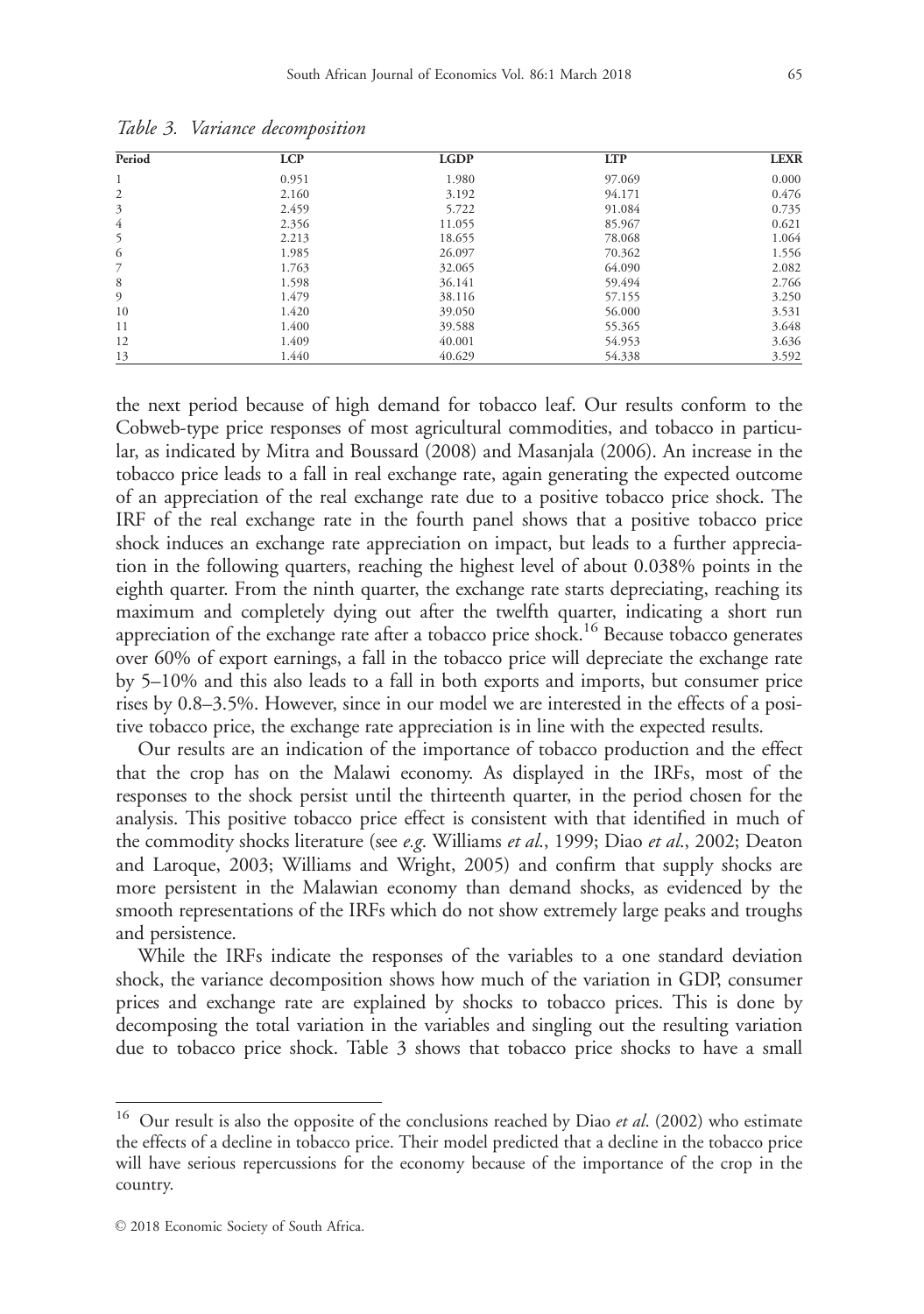impact on the variations of all three variables in the first quarters with tobacco price shocks causing 97% of the variations in own price, but GDP only registering 1.98% of its total variation from tobacco price shocks, while consumer prices registered approximately 0.95%, and the real exchange rate 0% of the variations in the first quarter.

The variations emanating from tobacco price shocks become larger at longer horizons with 19% of the variations in output explained by tobacco prices in the fifth quarter, and thereafter increasing in the following quarters, reaching 36% in the eighth quarter and 40.6% in the thirteenth quarter. The same effect applies to the other two variables, with consumer prices showing a slightly higher increase in variations in the fifth quarter, at 2.2% which is higher than the variations in real exchange rate that are explained by tobacco price shocks at only 1.1% in the same quarter. While tobacco prices contribute about 18% of the variations in GDP in the fifth quarter, it contributes 2.2% of the variation in consumer price in the same quarter. The importance of tobacco prices in explaining variation in consumer prices reduce significantly from the ninth quarter.

This indicates that, apart from consumer prices falling in the economy in response to other macroeconomic phenomena, tobacco price shocks do not explain a significant amount of the variations. This is because consumer prices in Malawi are more responsive to factors that affect food supply and its availability. Thus a bumper maize crop harvest ensures low consumer prices and vice versa. In this case, the appreciation of the real exchange rate following a tobacco price shock may cause imports to rise. But since most goods are imported in Malawi, inflation may respond to such increased imports by raising imported inflation, which pushes overall inflation up.

The decomposition of the variations in the real exchange rate shows that, while the exchange rate is affected by changes in tobacco prices, the importance of tobacco price shocks in explaining the variations in exchange rates is slightly lower than the importance of tobacco price shocks in explaining variations in consumer prices explaining 1.1% (indicating a 1.1% appreciation of the exchange rate) of the total variations (total appreciation in exchange rate) in the fifth quarter increasing to reach 2.8% of the total variation in the exchange rate in the eighth quarter indicating that the importance of the tobacco price when determining the fluctuations in exchange rate.17 This was expected given the negative correlation between tobacco price and the exchange rate. An increase in the tobacco price has a positive effect on output and money demand, and in response to the level of the money demand interest rates rise, inducing an appreciation of the exchange rate in the process, confirming the findings in the literature on commodity price shocks in LIEs (see Deaton and Miller, 1993).

Determining the stability of the estimated SVAR is very important in the VARs estimations, since instability of the model leads to invalid standard errors and IRFs. The stability results provided in the Appendix indicate that all the variables estimated in the model have their roots inside the unit circle, there is no serial correlation and all the standard errors are homoscedastic and normally distributed. Table A1 and Fig. 1 in the Appendix provide the results.

Our results are also consistent with results by Diao et al. (2002), although because of reasons provided earlier, the results are the opposite of those reached by Diao et al. (2002).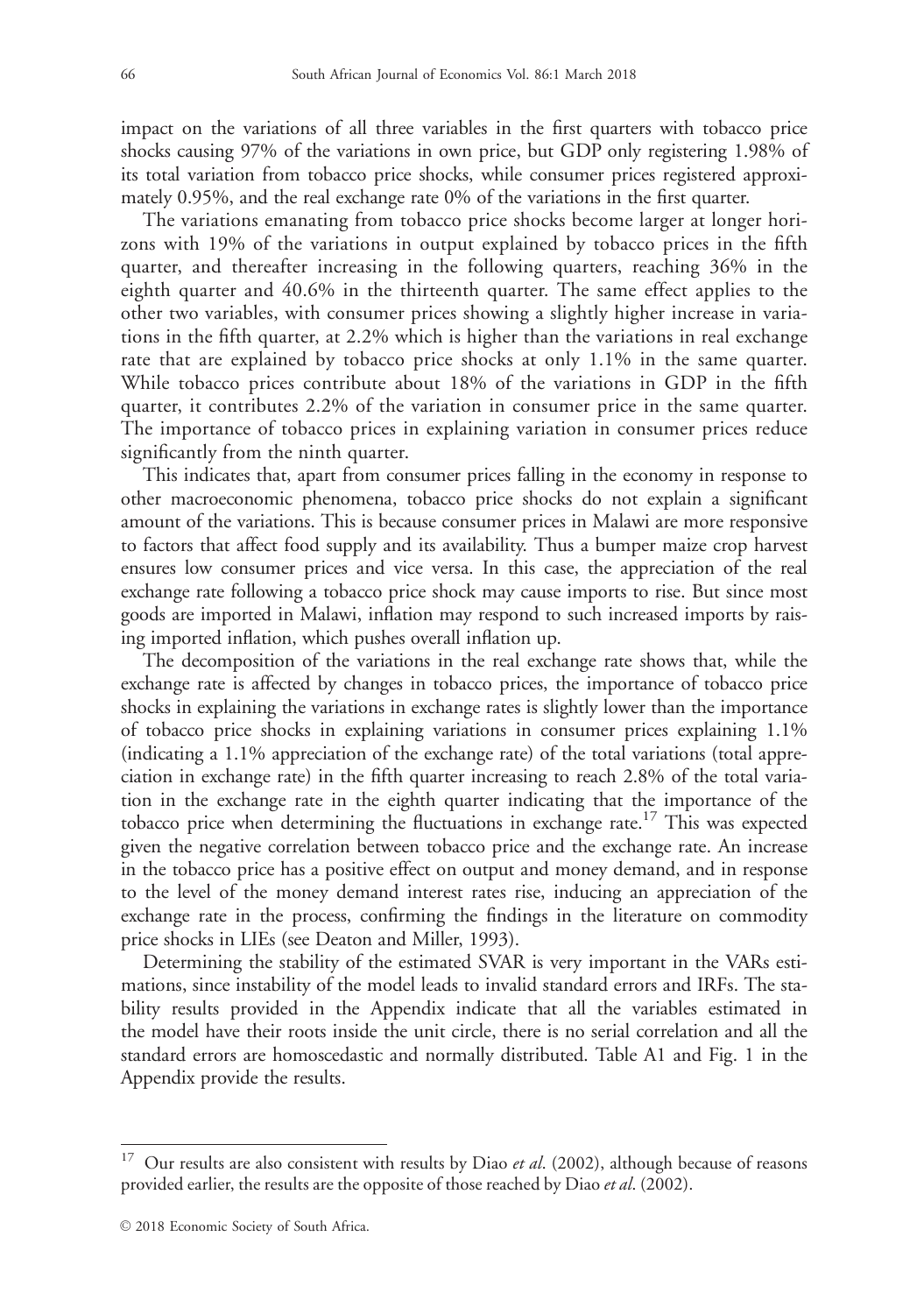While the levels estimation produces the desired results, to provide useful robustness checks, we estimated a differenced stationary structural VAR model on the differenced data and the graphs are presented in the Appendix with some of the results are presented in equation (10).

$$
\begin{bmatrix}\n1 & -1.36 & 0.14 & 0 \\
0.11 & 1 & 0 & 0 \\
0 & 0 & 1 & 0 \\
-0.95 & 1.05 & 0.09 & 1\n\end{bmatrix}\n\begin{bmatrix}\ndlep_t \\
dlgdp_t \\
dltp_t \\
dlep_t \\
dlep_t\n\end{bmatrix} =\n\begin{bmatrix}\n0.03 & 0 & 0 & 0 \\
0 & 0.01 & 0 & 0 \\
0 & 0 & 0.04 & 0 \\
0 & 0 & 0 & 0.08\n\end{bmatrix}\n\begin{bmatrix}\ndlep_{t-1} \\
dlgdp_{t-1} \\
dltp_{t-1} \\
dlep_{t-1} \\
\vdots \\
dlex_{t-1}\n\end{bmatrix}
$$
\n
$$
+\n\begin{bmatrix}\ne_p \\
e_p \\
e_p \\
e_p \\
e_t\n\end{bmatrix}
$$
\n(10)

These show that a positive shock to the tobacco price leads to a decline in consumer prices soon after the impact, reaching 0.039% points, but this continues to fall to 0.006% points in the fifth quarter, before rising and tapering off. The impulse response of consumer prices converge completely in the sixth quarter. Tobacco price increases by about 0.03% in response to a positive shock to itself, but cycles and converges faster in this model than in the SVAR in levels. Likewise, the real exchange rate appreciates on the impact of a positive shock to the tobacco price and continues so in the following quarters, before depreciating in the tenth quarter, tapers off, before dying out completely in the fortieth quarter. The IRFs of the model indicate that the model produces the same effect of a tobacco price shock on the variables in the differenced data as in the SVAR in levels. A positive shock to the tobacco price increases output on impact, and reduces consumer prices, leading to a fall in inflation in the process, but also appreciates the real exchange rate on impact. Therefore, the two models show that the direction of the shock in the economy is the same. The AR roots graph in Appendix confirms that the estimated SVAR is stable, since no root lies outside the unit circle.

Estimating the cointegrating VAR yields all the expected results, similar to those obtained in the previous models. Tobacco price shock increases GDP, reduces consumer prices and induces an appreciation of the exchange rate (see Appendix for estimation procedure and detailed results). The direction of the shock is similar to the results obtained from the SVAR in levels and the differenced data. However, the variables in the cointegrating vector autoregression (CVAR) do not show any convergence, indicating a permanent effect of a tobacco price shock on the economy. This is substantiated by the coefficient of the error term for the model, which has the expected negative sign and is significant at 5% level. This indicates that if in period  $t - 1$  the error term was positive, then tobacco leaf price was too high in relation to the equilibrium relationship with the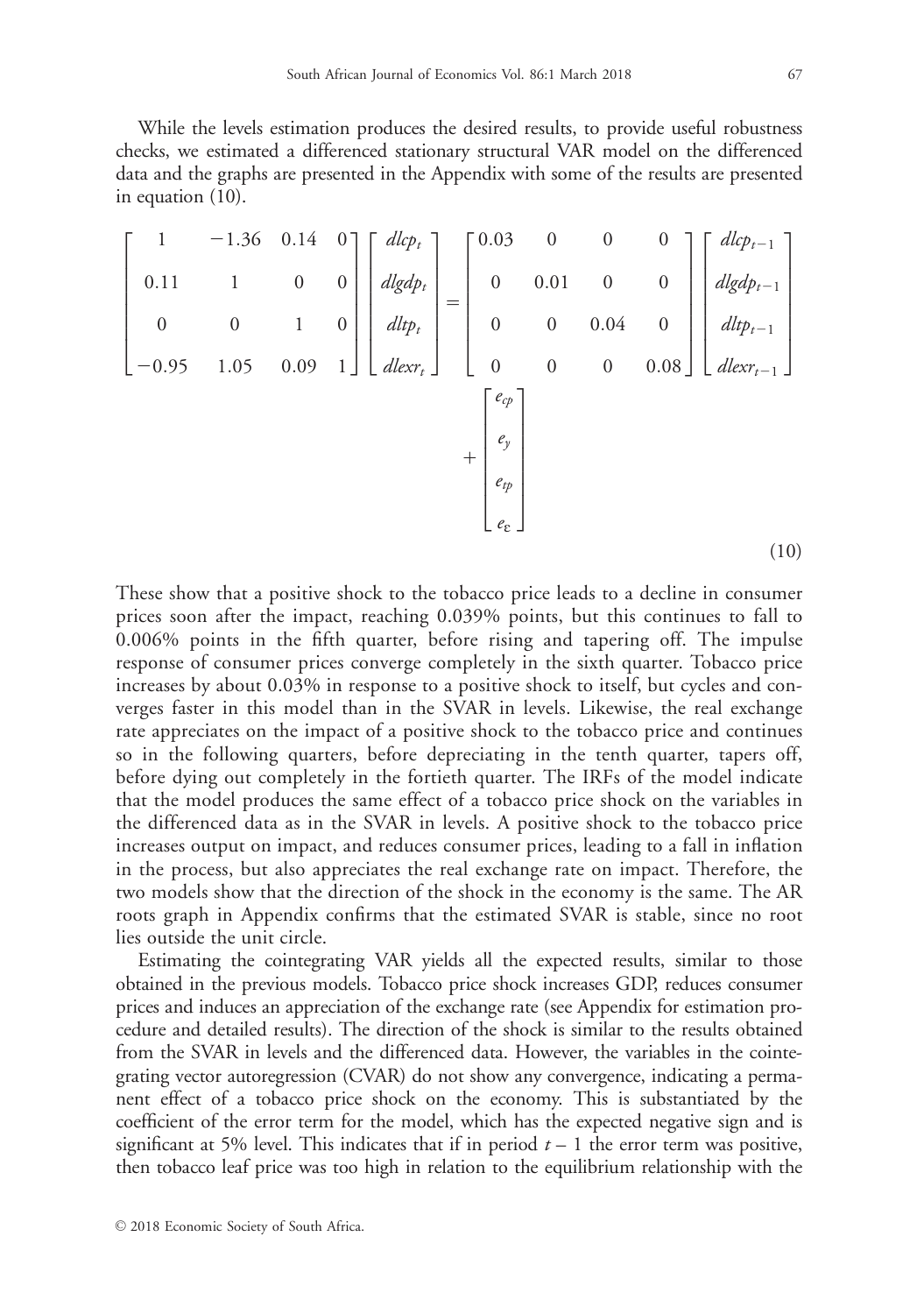

Figure 3. Unrestricted vector autoregressive model [Colour figure can be viewed at [wileyonlinelibrary.com](http://wileyonlinelibrary.com)]

other variables. As a result, tobacco leaf prices would fall to be in equilibrium. The model yields a low adjustment coefficient of 27%, which indicates that if there is a disequilibrium in the model caused by the shock to the tobacco price, then the speed of adjustment to equilibrium to correct this disequilibrium is 27%, which is very low.

This confirms the argument that supply shocks take some time to disappear in the economy, compared to demand shocks. Our results broadly support the model and the theoretical hypothesis on which the model is formulated. The long-run relationship between tobacco price, exchange rate, consumer prices and GDP is underlined by cointegration analysis, with a cointegrating error term of  $-0.27$  having explanatory power for the effect of tobacco price shock. The deviation of GDP from its long-run equilibrium explains the implications of fluctuations in tobacco prices on output in the economy.<sup>18</sup>

Thus the CVAR provide similar results to those in the two SVAR models, with the dynamics and the directions of the variables showing the same variability, with a slight difference in the magnitudes of the impulse responses of the variables. In addition, the impulse responses of output, consumer prices, and real exchange rate in response to a

<sup>18</sup> Analysing the AR roots graph, we note that the CVAR generates three unit roots, indicating that it is not stable. We further argue that there is evidence to attribute the exchange rate and inflation effects to a commodity price phenomenon, thereby concurring with the ideas put forward by Davies (2003), Conforti et al. (2010) and Diao et al. (2002).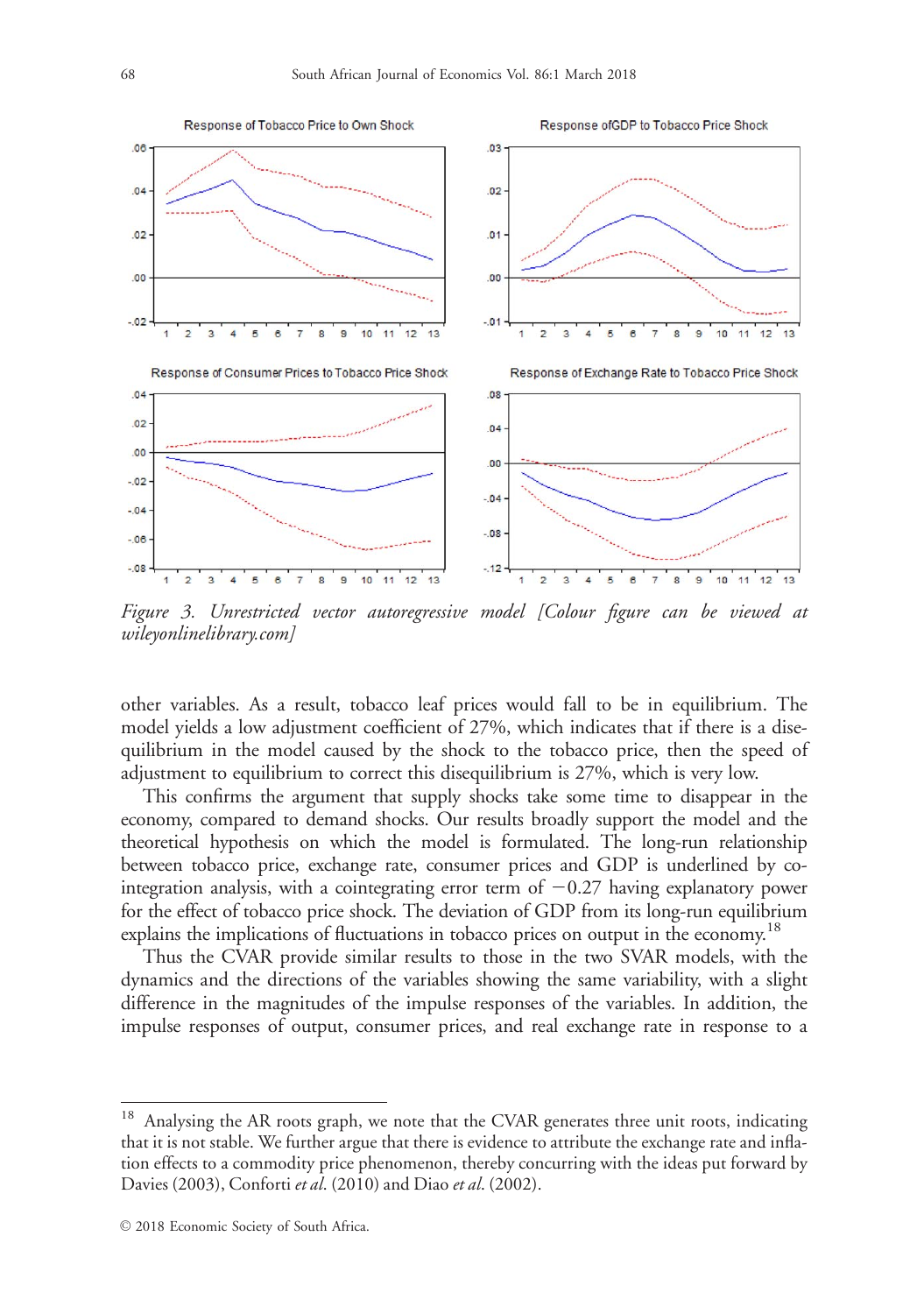shock to tobacco prices show the same results as in the previous analysis by SVAR. Results are presented in the Appendix.

We proceeded with the estimation of an unrestricted VAR as robustness checks for the model, with the ordering LTP, LGP, LCP, LEXR. The results are not very different from the results of the SVAR in the previous sections. As Fig. 3 shows that tobacco prices respond positively to own shock with a 0. 036% increase while at the same time GDP rises by 0.02% at impact. The real exchange rate depreciates by 0.01% at impact while consumer prices fall. These results are not different from the SVAR results, indicating that the results are robust to different model estimations.

## 6. CONCLUSIONS

We set out to answer the broad question: what are the macroeconomic impacts of commodity price shocks on output, consumer prices and the exchange rate in a LIE? Specifically, we examined the effects of positive tobacco price shocks in the Malawian economy. Using a SVAR model and quarterly data for Malawi, the paper finds that export prices of commodities explain much of the variability in key macroeconomic variables. The prices convey useful information on output, consumer prices and the real exchange rate, which are important for both AD and AS. Therefore, we conclude that fluctuations in the tobacco price lead to fluctuations in key macroeconomic variables. A positive shock to the tobacco price tends to increase output in the economy from the first quarter, which continues to rise for the first ten quarters, after which the shock begins to die out.

We also find that, as output increases in response to an increase in tobacco prices, the consumer price continues to fall and then converges in the thirteenth quarter. However, the effect on consumer prices is insignificant since consumer prices respond significantly to food availability in Malawi. The exchange rate declines (appreciates) in the period under analysis as a response to a positive tobacco price shock, before converging completely in the twelfth quarter. We are in agreement with the results by Diao et al. (2002) that tobacco crops are as important in Malawi now as they were three decades ago. This implies that a decline or an increase in the international tobacco price has serious implications for macroeconomic variables in the country. In this case, a shock to the tobacco price tends to stay in the economy, as it usually takes more than 3 years to die out completely in the economy. Our results are in line with the theory of AD and AS discussed in section 3, where supply shocks are said to have a lasting effect on the economy and they are mostly permanent, as in Cashin et al. (2014).

We also find that the forecast variance decomposition indicates that a tobacco price shock causes significant variations in GDP, with the exchange rate and inflation having almost the same proportions of variations in response to tobacco price shocks. This is not surprising when we consider the conclusions drawn from the literature on commodity price shocks and macroeconomics of LIEs. This literature argues that commodities that hold a greater share of the total export basket and that contribute a sizeable amount to GDP, say 10%, have a serious effect on the economic conditions of the country when their price fluctuates (Mendoza, 1995; Deaton, 1999; Diao et al., 2002).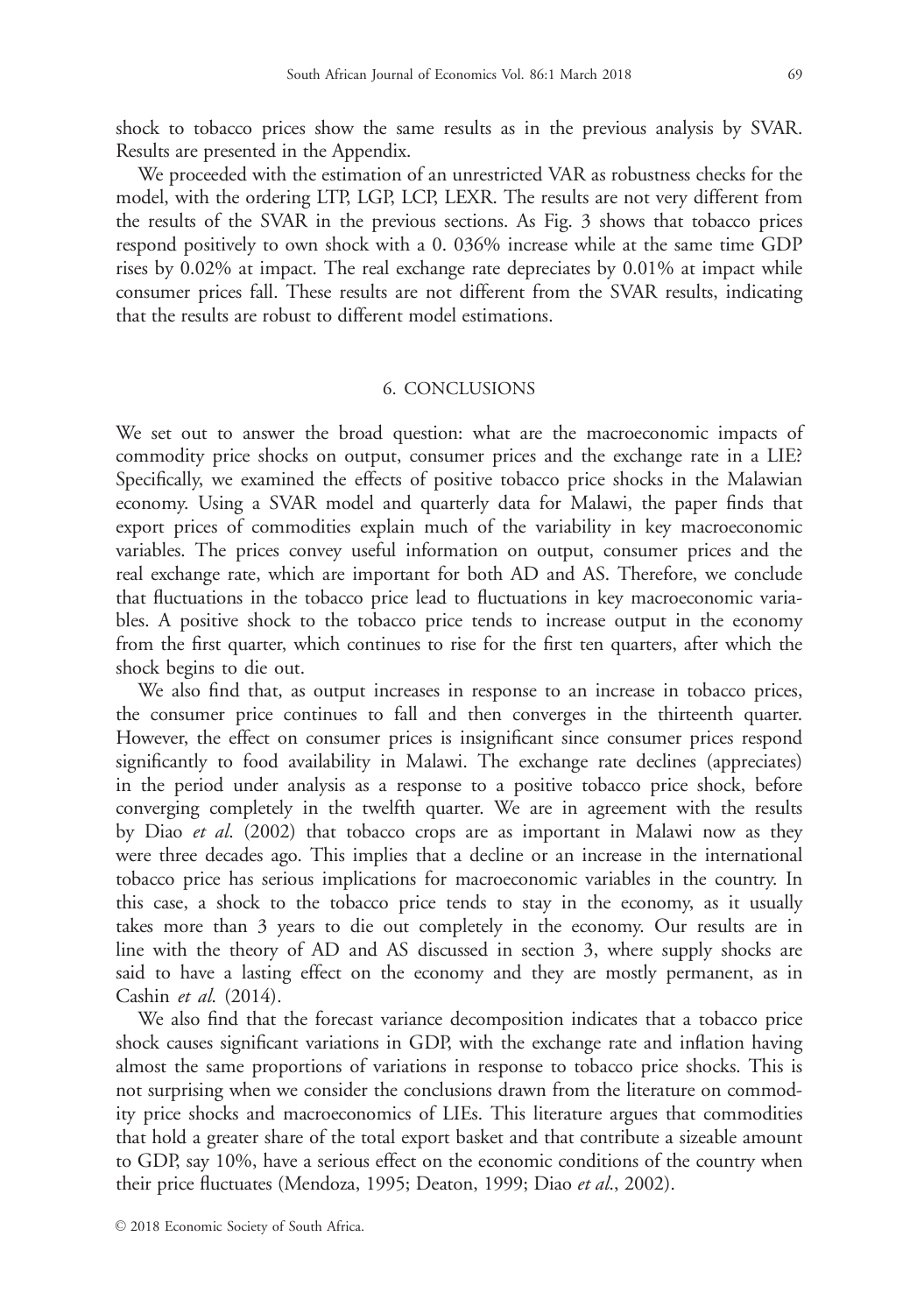#### **REFERENCES**

ADAM, C. and BEVAN, D. (2003). Aid, Public Expenditure and Dutch Disease. Technical Report No. CASE WPS/2003- 02, Department of Economics, University of Oxford.

ADDISON, T. and GHOSHRAY, A. (2013). Agricultural Commodity Price Shocks and Their Effect on Growth in Sub-Saharan Africa. WIDER Technical Report Working Paper No. 098, World Institute for Development Economic Research (UNU-WIDER).

AKINLEYE, S. O. and EKPO, S. (2013). Oil price shocks and macroeconomic performance in Nigeria. Economia Mexicana Nueva Epoca, 22(4, Cierre de 'epoca (II)): 565-624.

AWOKUSE, T. O. and YANG, J. (2003). The informational role of commodity prices in formulating monetary policy: A reexamination. Economics Letters, 79: 219-224.

BALL, L. and MANKIW, N. G. (1992). Relative-Price Changes as Aggregate Supply Shocks. NBER Working Paper No. #4168, National Bureau of Economic Research.

BELKE, A., BORDON, I. G. and HENDRICKS, T. W. (2010). Global liquidity and commodity prices–A cointegrated VAR approach for OECD countries. Applied Financial Economics, 20: 227-242.

BERNANKE, B. S., GERTLER, M., WATSON, M., SIMS, C. A. and FRIEDMAN, B. M. (1997). Systematic monetary policy and the effects of oil price shocks. Brookings Papers on Economic Activity, 1997: 91-157.

and MIHOV, I. (1997). What does the Bundesbank target? European Economic Review, 41: 1025-1053.

and MIHOV, I. (1998). The liquidity effect and long-run neutrality. Carnegie-Rochester Conference Series on Public Policy, 49: 149-194.

BJORNLAND, H. C. (2000). The dynamic effects of aggregate demand, supply and oil price shocks: A comparative study. The Manchester School, 68: 578-607.

BLANCHARD, O. J. and QUAH, D. (1988). The Dynamic Effects of Aggregate Demand and Supply Disturbances. Cambridge, MA: National Bureau of Economic Research.

CASHIN, P., MOHADDES, K., RAISSI, M. and RAISSI, M. (2014). The differential effects of oil demand and supply shocks on the global economy. Energy Economics, 44: 113-134.

CODY, B. J. and MILLS, L. O. (1991). The role of commodity prices in formulating monetary policy. The Review of Economics and Statistics, 73: 358-365.

CONFORTI, P., FERRARI, E. and SARRIS, A. (2010). Price shocks, structural constraints and policy reactions in Tanzania and Malawi: A general equilibrium analysis. Available at: [https://www.gtap.agecon.purdue.edu/resources/download/](https://www.gtap.agecon.purdue.edu/resources/download/4478.pdf) [4478.pdf](https://www.gtap.agecon.purdue.edu/resources/download/4478.pdf) [Accessed 19 January 2018].

COVER, J. P., ENDERS, W. and HUENG, C. J. (2002). Using the Aggregate Demand-Aggregate Supply Model to Identify Structural Demand-Side and Supply-Side Shocks: Results Using a Bivariate VAR. Working Paper No. 020801, University of Alabama, Economics, Finances and Legal Studies.

DAVIES, P. (2003). Malawi: Addicted to the leaf. Tobacco Control, 12: 91-93.

DAVIS, S. J. (2012). The Effect of Commodity Price Shocks on Underlying Inflation: The Role of Central Bank Credibility. Federal Reserve bank of Dallas Working Paper No. 134, Dallas, Texas.

DEATON, A. (1999). Commodity prices and growth in Africa. The Journal of Economic Perspectives, 13: 23-40.

and LAROQUE, G. (2003). A model of commodity prices after Sir Arthur Lewis. Journal of Development Economics, 71: 289-310.

——— and MILLER, B. (1996). International commodity prices, macroeconomic performance and politics in Sub-Saharan Africa. Journal of African Economies, 5: 99-191.

- and MILLER, R. I. (1993). Commodity Prices and Macroeconomic Management in Africa. Institute for Policy Reform, Washington, DC.

——— and MILLER, R. I. (1995). International Commodity Prices, Macroeconomic Performance, and Politics in Sub-Saharan Africa. Princeton, NJ: International Finance Section, Department of Economics, Princeton University.

DEHN, J. (2000). Commodity Price Uncertainty in Developing Countries. World Bank Policy Research Working Paper No. 2426, World Bank.

DIAO, X., ROBINSON, S., THOMAS, M. and WOBST, P. (2002). Assessing Impacts of Declines in the World Price of Tobacco on China, Malawi, Turkey, and Zimbabwe. TDM Discussion Paper No. 91, International Food Policy Research Institute (IFPRI).

DORNBUSCH, R. (1976). Expectations and exchange rate dynamics. The Journal of Political Economy, 84: 1161-1176.

DUNGEY, M. and PAGAN, A. (2000). A structural VAR model of the Australian economy. Economic Record, 76: 321-342.

FAO. (2003a). Issues in the global tobacco economy: Selected case studies. Available at: [ftp://ftp.fao.org/docrep/fao/006/](http://ftp://ftp.fao.org/docrep/fao/006/y4997e/y4997e00.pdf) [y4997e/y4997e00.pdf](http://ftp://ftp.fao.org/docrep/fao/006/y4997e/y4997e00.pdf) [Accessed 19 January 2018]

———. (2003b). Projections of tobacco production, consumption and trade to the year 2010. Technical Report, FAO. Available at: [ftp://ftp.fao.org/docrep/fao/006/y4956e/y4956e00.pdf](http://ftp://ftp.fao.org/docrep/fao/006/y4956e/y4956e00.pdf) [Accessed 19 January 2018]

FERNANDEZ, J. M. (2014). Long Run Dynamics of World Food, Crude Oil Prices and Macroeconomic Variables: A Cointegration VAR Analysis. Technical Report Bristol, ZDB-ID 2206166-6 Vol. 646, Department of Economics, University of Bristol.

FIELDING, D. and GIBSON, F. (2012). Aid and Dutch disease in Sub-Saharan Africa. Journal of African Economies, 22: 1-21. FRANKEL, J. A. (1986). Expectations and commodity price dynamics: The overshooting model. American Journal of Agricultural Economics, 68: 344-348.

 $\odot$  2018 Economic Society of South Africa.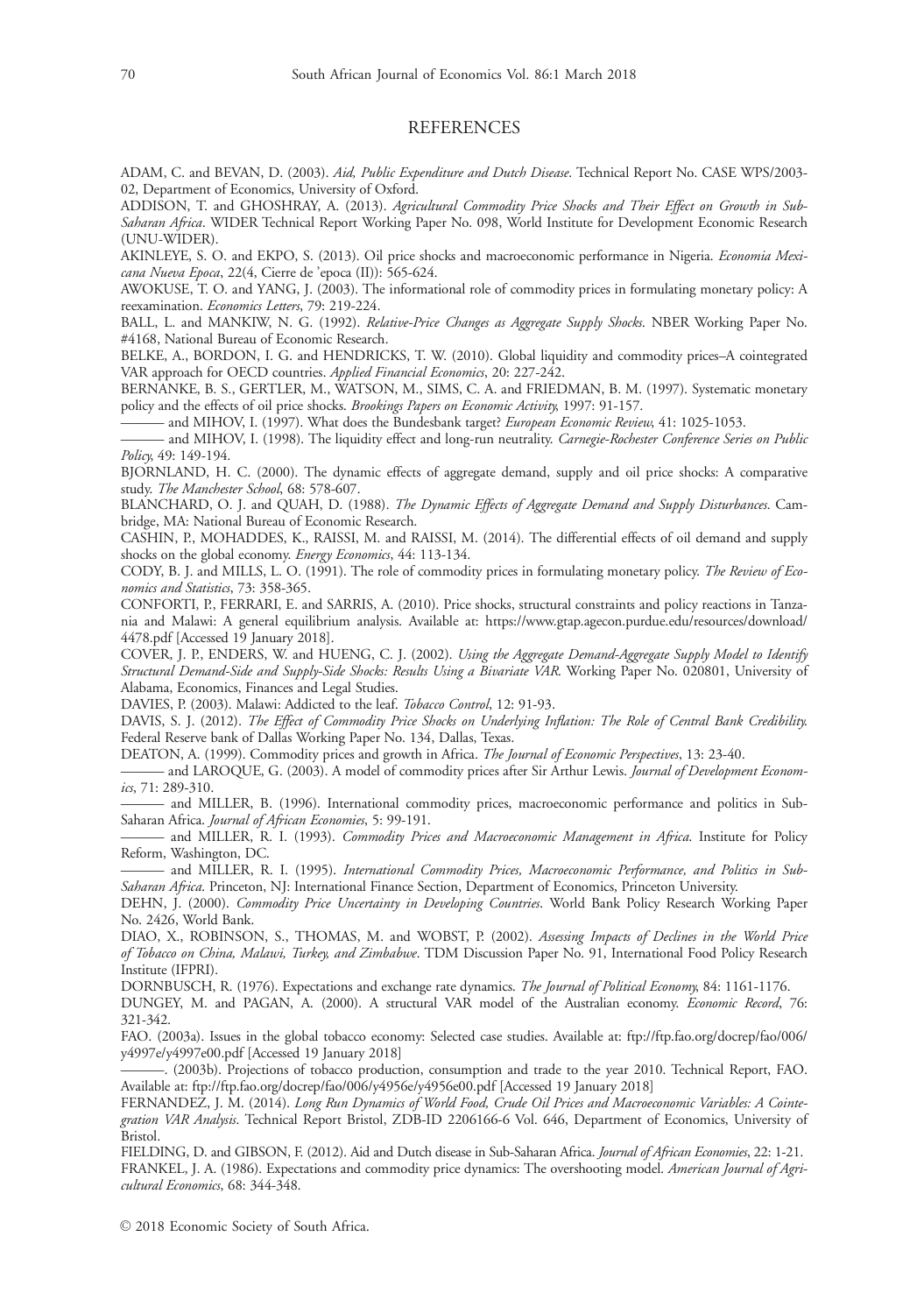FURLONG, F. and INGENITO, R. (1996). Commodity prices and inflation. Economic Review-Federal Reserve Bank of San Francisco, 27-47.

GOLDBERG, P. K. and KNETTER, M. M. (1996). Goods Prices and Exchange Rates: What Have We Learned? Technical Report No. 5862, National Bureau of Economic Research.

HAMILTON, J. D. (2005). Oil and the macroeconomy. In J.-R. Rebeca and M. S'anchez (eds), The New Palgrave Dictionary of Economics. London: Palgrave Macmillan, 201-228. Available at: [http://www.dictionaryofeconomics.com/](http://www.dictionaryofeconomics.com/dictionary) [dictionary.](http://www.dictionaryofeconomics.com/dictionary)

- (2009). Causes and Consequences of the Oil Shock of 2007-08. Technical Report No. 15002, National Bureau of Economic Research.

HARASHIMA, A. (2008). The Impact of Tobacco Production Liberalization on Smallholders in Malawi. Discussion Paper No. 70, Institute of Developing Economies, IDE, JETRO, CHIBA, JAPAN.

IWAYEMI, A. and FOWOWE, B. (2011). Impact of oil price shocks on selected macroeconomic variables in Nigeria. Energy Policy, 39: 603-612.

JOHANSEN, S. (1995). Likelihood-Based Inference in Cointegrated Vector Autoregressive Models. New York: Oxford University Press.

JONES, D. W. and LEIBY, P. N. (1996). The Macroeconomic Impacts of Oil Price Shocks: A Review of Literature and Issues. Oak Ridge, TN: Oak Ridge National Laboratory.

KATRAK, H. (1973). Commodity concentration and export fluctuations: A probability analysis. The Journal of Development Studies, 9: 556-565.

KILIAN, L. (2005). The Effects of Exogenous Oil Supply Shocks on Output and Inflation: Evidence from the G7 Countries. Technical Report No. 5404, CEPR Discussion Papers.

- (2014). Oil Price Shocks: Causes and Consequences. Discussion Paper No. DP9823, CEPR.

- and PARK, C. (2009). The impact of oil price shocks on the US stock market. International Economic Review, 50: 1267-1287.

KIM, S. and ROUBINI, N. (2000). Exchange rate anomalies in the industrial countries: A solution with a structural VAR approach. Journal of Monetary Economics, 45: 561-586.

KOSE, M. and RIEZMAN, R. (2001). Trade shocks and macroeconomic fluctuations in Africa. Journal of Development Economics, 65: 55-80.

LINKLATER, K. M. F. (2013). Foreign aid and Dutch disease: A case study of Burkina Faso, Gambia, Malawi, and Mozambique. Nova Scotia, Canada: Dalhousie University.

LUNIESKI, C. (2009). Commodity price volatility and monetary policy uncertainty: A GARCH Estimation. Issues in Political Economy, 19: 108-124.

MARQUIS, M. H. and CUNNINGHAM, S. R. (1990). Is there a role for commodity prices in the design of monetary policy? Some empirical evidence. Southern Economic Journal, 57: 394-412.

MASANJALA, W. H. (2006). Cash crop liberalization and poverty alleviation in Africa: Evidence from Malawi. Agricultural Economics, 35: 231-240.

MACKINNON, J. G., HAUG, A. A. and MICHELIS, L. (1999). Numerical distribution functions of likelihood ratio tests for cointegration. Journal of Applied Econometrics, 14(5): 563-577.

MENDOZA, E. (1995). The terms of trade, the real exchange rate, and economic fluctuations. International Economic Review, 36: 101-137.

MITRA, S. and BOUSSARD, J. (2008). A Nonlinear Cobweb Model of Agricultural Commodity Price Fluctuations. Bronx, NY: Department of Economics, Fordham University.

MOUNTFORD, A. and UHLIG, H. (2009). What are the effects of fiscal policy shocks? Journal of Applied Econometrics, 24: 960-992.

NGALAWA, H. and VIEGI, N. (2011). Dynamic effects of monetary policy shocks in Malawi. South African Journal of Economics, 79: 224-250.

SACHS, J. D. and WARNER, A. (1999). Natural resource intensity and economic growth. In J. Meyer, B. Chambers, and A. Farooq (eds.), Development Policies in Natural Resource Economies. Cheltenham: Edward Elgar, 13-38.

and WARNER, A. M. (2001). The curse of natural resources. European Economic Review, 45: 827-838.

SHAH, I. H. and YUANYUAN, W. (2012). Revisiting the Dynamic Effects of Oil Price Shock on Small Developing Economies. Technical Report No. 12/626, Department of Economics, University of Bristol.

SIMS, C. A. (1980). Macroeconomics and reality. Econometrica: Journal of the Econometric Society, 48: 1-48.

- (1986). Are forecasting models usable for policy analysis? Federal Reserve Bank of Minneapolis Quarterly Review, 10: 2-16.

- and ZHA, T. (1995). Does monetary policy generate recessions? Using less aggregate price data to identify monetary policy. Working Paper, Yale University.

- and ZHA, T. (2006). Does monetary policy generate recessions? Macroeconomic Dynamics, 10: 231-272.

TATOM, J. A. (1987). The macroeconomic effects of the recent fall in oil prices. Federal Reserve Bank of St. Louis Review, 69: 34-45.

TOBACCO ATLAS. (2014). Global tobacco production. Available at:<http://www.tobaccoatlas.org/> [Accessed 19 January 2018].

WILLIAMS, J. C. and WRIGHT, B. D. (2005). Storage and Commodity Markets. Cambridge, UK: Cambridge University Press.

WILLIAMS, O., SANDIFORD, W. and PHIPPS, A. (1999). Banana price shocks and adjustment within a unified currency area. Applied Economics, 31: 1455-1466.

 $\odot$  2018 Economic Society of South Africa.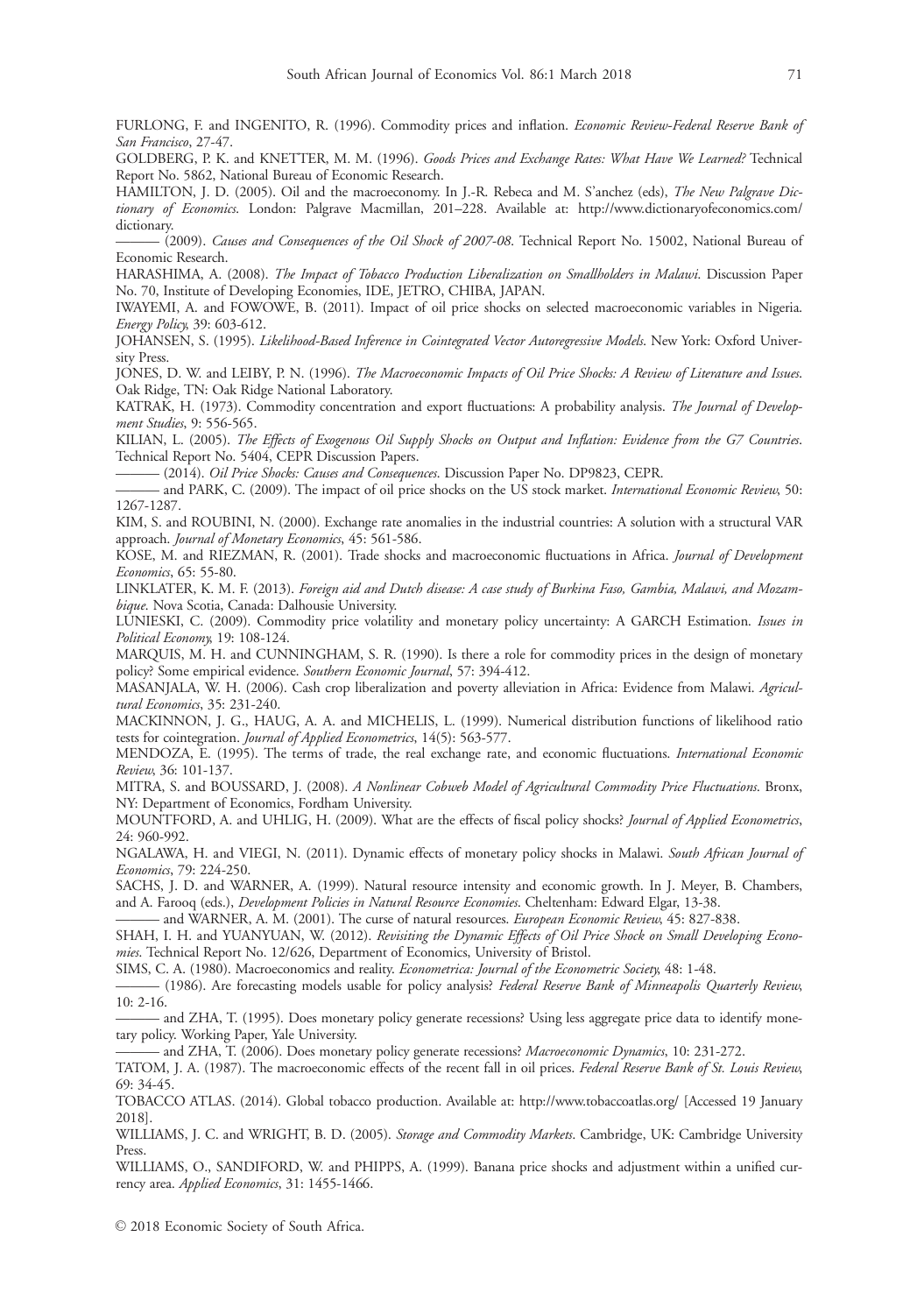## APPENDIX

## IMPULSE RESPONSE FUNCTIONS FOR THE DIFFERENCED SVAR

SVAR model on differenced data is shown in Fig. A1.

## IMPULSE RESPONSE FUNCTIONS FOR THE CVAR

CVAR model is shown in Fig. A2.

#### CVAR Model

We proceed with robustness checks on the results obtained by the SVAR model. Since after testing for unit root test of the series, we establish that the variables are all I(1), indicating that they are not stationary in levels but are stationary after first difference, we therefore test for cointegration<sup>19</sup> to determine if a long-run relationship exists among the variables. Table A1 presents the results.

where CV is critical value. According to the Johansen Trace and Maximum Eigenvalue test statistics, the null hypothesis of no co-integration is rejected. The LR trace test



Figure A1. Structural vector autoregression model on differenced data [Colour figure can be viewed at [wileyonlinelibrary.com\]](http://wileyonlinelibrary.com)

<sup>&</sup>lt;sup>19</sup> Cointegration occurs when two or more series are non-stationary, but a linear combination of them is stationary. The co-integration rank is determined according to the Johansen Likelihood Ratio (LR) test (Johansen, 1995).

 $©$  2018 Economic Society of South Africa.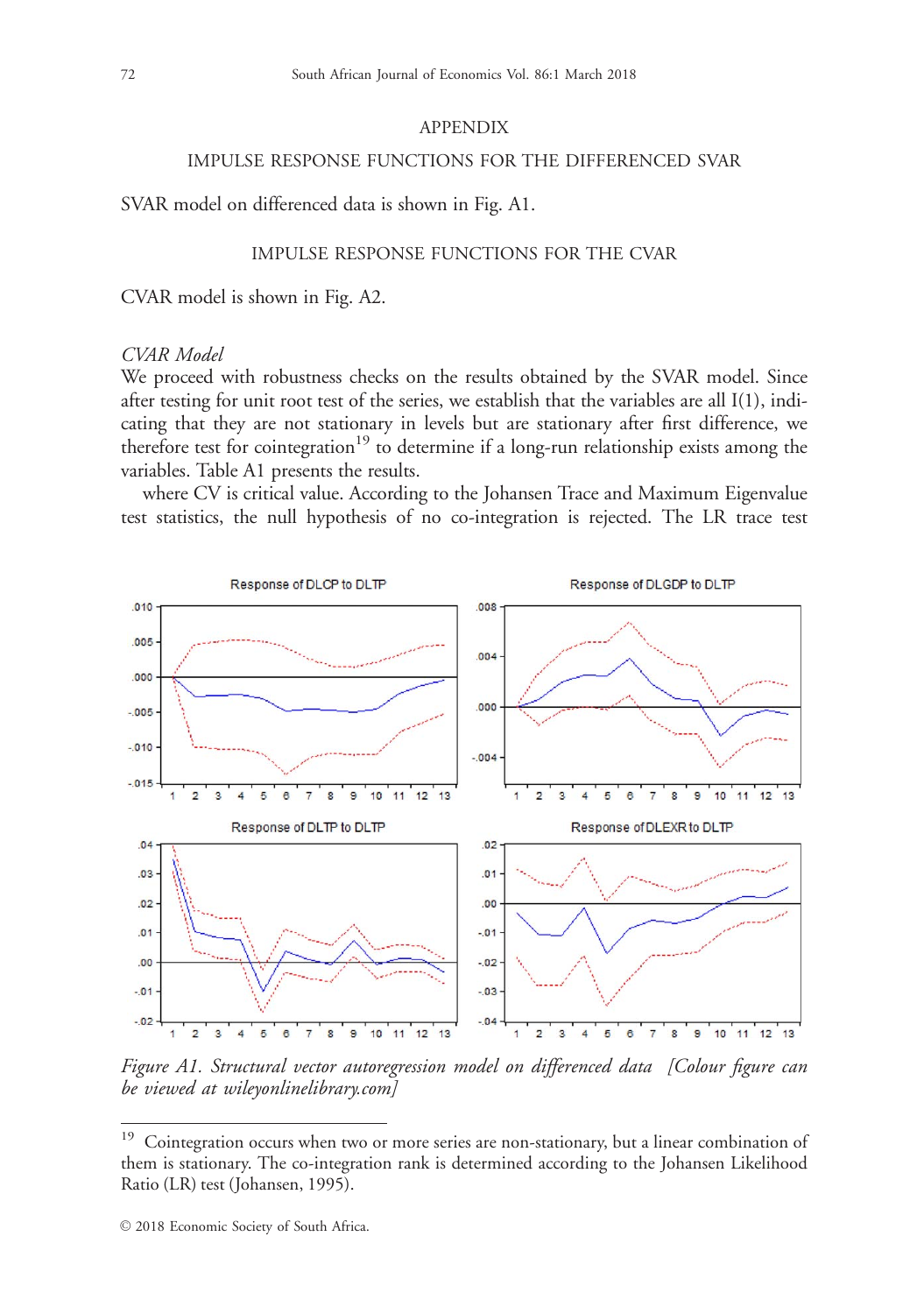

Figure A2. Cointegrating vector autoregression model [Colour figure can be viewed at [wileyonlinelibrary.com\]](http://wileyonlinelibrary.com)

statistics fail to reject the hypothesis of  $p-r=1$  common trends and  $r=1$  cointegrating relations at 5% significance level for the data set. This result is also supported by the maximum eigenvalue test which also indicates that there exists 1 cointegrating equation at 5% significance level in the model, showing that a long-run relationship exists between the variables under analysis. The results of the normalised long-run equation are provided:

$$
ltp = -1.11(0.11)lgdp - 0.24(0.07)lrp + 0.36(0.06)lexr
$$
\n(A1)

Standard errors are presented in parenthesis in equation (A1).

Estimating the cointegrating VAR yields all the expected results, as in the previous models, except for consumer price, which is supposed to decline following a positive tobacco shock. However, this difference in results may be attributed to the long-run

| No. of $CE(s)$ | Eigen value | Trace Stat (Prob**) | 95% CV | Max-Eigen Stat (Prob**) | 95% CV |
|----------------|-------------|---------------------|--------|-------------------------|--------|
| $r = 0^*$      | 0.26        | 51.87(0.02)         | 47.86  | 37.12(0.00)             | 27.58  |
| $r = 1$        | 0.08        | 14.76(0.80)         | 29.80  | 11.03(0.64)             | 21.13  |
| $r = 2$        | 0.03        | 3.73(0.92)          | 15.49  | 3.65(0.89)              | 14.26  |
| $r = 3$        | $0.00\,$    | 0.08(0.78)          | 3.84   | 0.08(0.78)              | 3.84   |

Table A1. Cointegration test results

Trace test indicates 1 cointegrating equation at the 0.05 level.

\*Denotes rejection of the hypothesis at the 0.05 level.

\*\*MacKinnon-Haug-Michelis (1999) p-values.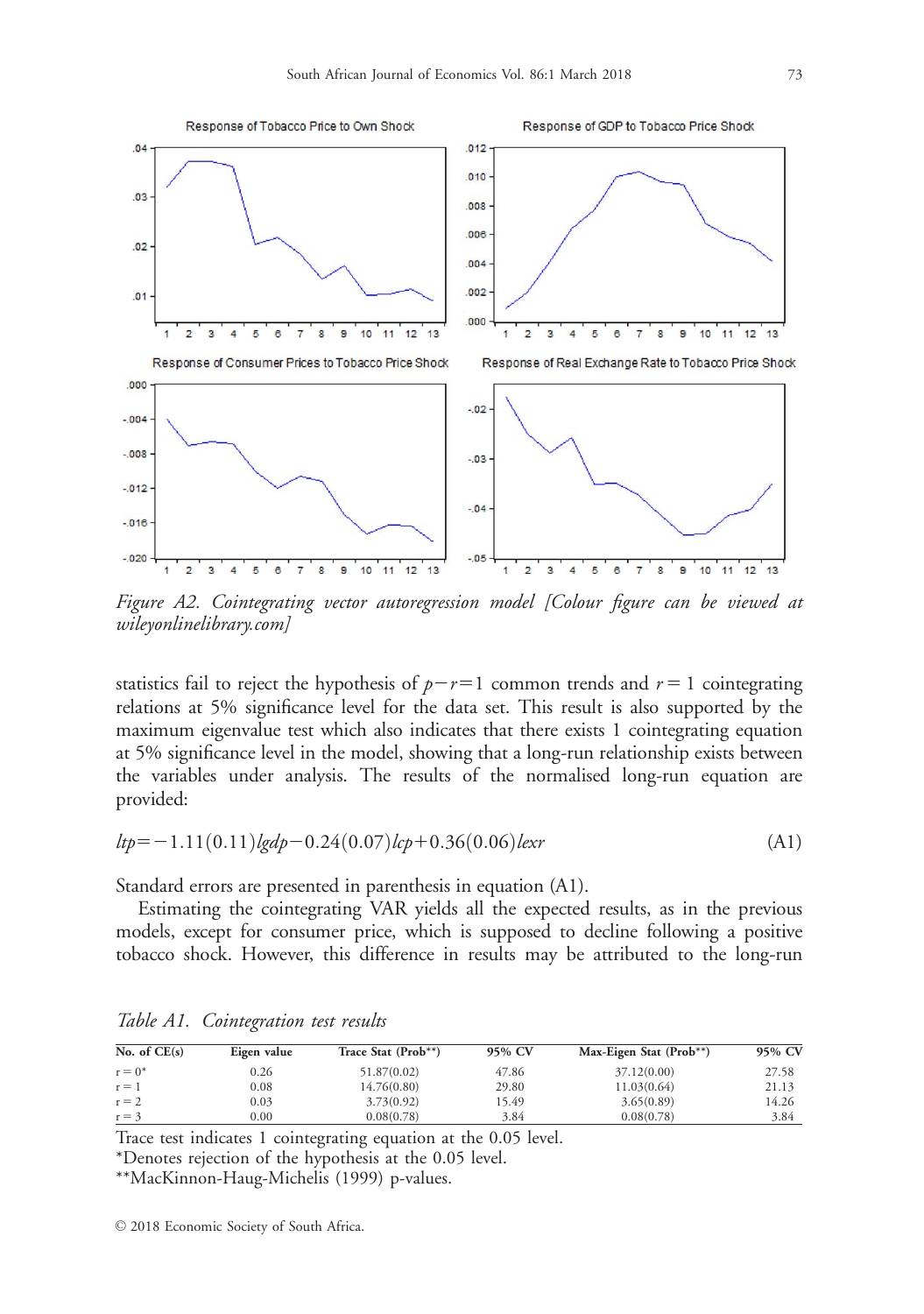|         | <b>LTP</b>      | <b>LGDP</b> | <b>LCP</b> | <b>LEXR</b>  |
|---------|-----------------|-------------|------------|--------------|
| $\beta$ |                 | $-1.108$    | $-0.236$   | 0.360        |
|         |                 | $(-10.070)$ | $(-3.511)$ | (6.154)      |
|         | $\triangle$ LTP | ALGDP       | ALCP       | <b>ALRER</b> |
| α       | $-0.268$        | 0.019       | 0.071      | $-0.458$     |
|         | $(-4.304)$      | $(-0.979)$  | $(-0.449)$ | $(-2.269)$   |

Table A2. The just-identified long-run cointegration relation for  $r = 1$ 

Note: t-values in brackets.

dynamics of consumer prices, which may rise after a certain period of time. Table A2 shows that the error term for the model has the expected negative sign and is significant at 5% significance level. This indicates that if in period  $t - 1$  the error term was positive, then the tobacco leaf price was too high, compared to the equilibrium relationship with the other variables. Therefore, the tobacco leaf price would fall to be in equilibrium. In addition, the model yields a low adjustment coefficient of 27%, indicating that if there is a disequilibrium in the model caused by shocks in tobacco prices, the speed of adjustment to equilibrium to correct this disequilibrium is 27%, which is very low. This confirms the argument by Blanchard and Quah (1988) that supply shocks take a long time to disappear in the economy, compared to demand shocks.

Consumer prices have been on a swing since early 2011, as headline inflation peaked at 37.9%. The common culprit that affects prices is the continued depreciation of the Malawian Kwacha in recent years, which puts pressure on food prices during the dry season. The central bank does not target inflation but formulates policies to keep consumer prices and inflation low. Therefore, we estimate an over-identified cointegrating vector autoregression (CVAR) model to reflect this identifying assumption, by restricting the coefficient of consumer prices to zero. Table A3 provides the results of the over-identified model with a long-run co-integration relation of  $r = 1$ .

The LR test statistic of 8.802 and a p-value of 0.003 indicate that the restriction imposed is not rejected, and supports the theoretical hypothesis. With the proposed long-run proportionality between international tobacco prices and inflation in Malawi, the coefficients for GDP and real exchange rate are statistically significant and with the correct signs, supporting the view that GDP and the real exchange rate are determined by tobacco prices in the long-run. The error term for the model does not change much, as the speed of adjustment to equilibrium still remains 27% and is also significant. This adjustment to equilibrium is still slow, indicating long periods of adjustment to the shock in the international prices of tobacco.

The results broadly support the model and the theoretical hypothesis on which the model is formulated. The long-run relationship between tobacco prices, exchange rates, consumer prices and GDP is underlined by the co-integration analysis, with cointegrating error term of  $-0.27$  having explanatory power for the effect of tobacco prices.

|          | <b>LTP</b>      | <b>LGDP</b> | <b>LCP</b> | <b>LEXR</b>  |
|----------|-----------------|-------------|------------|--------------|
| ß        |                 | $-1.269$    |            | 0.153        |
|          |                 | $(-10.832)$ | NA         | (8.262)      |
|          | $\triangle$ LTP | ALGDP       | ALCP       | <b>ALRER</b> |
| $\alpha$ | $-0.261$        | 0.008       | 0.023      | $-0.185$     |
|          | $(-4.681)$      | (0.443)     | (0.364)    | $(-1.171)$   |

Table A3. The over-identified long-run cointegration relation for  $r = 1$ 

Note: t-values in brackets.

 $\odot$  2018 Economic Society of South Africa.